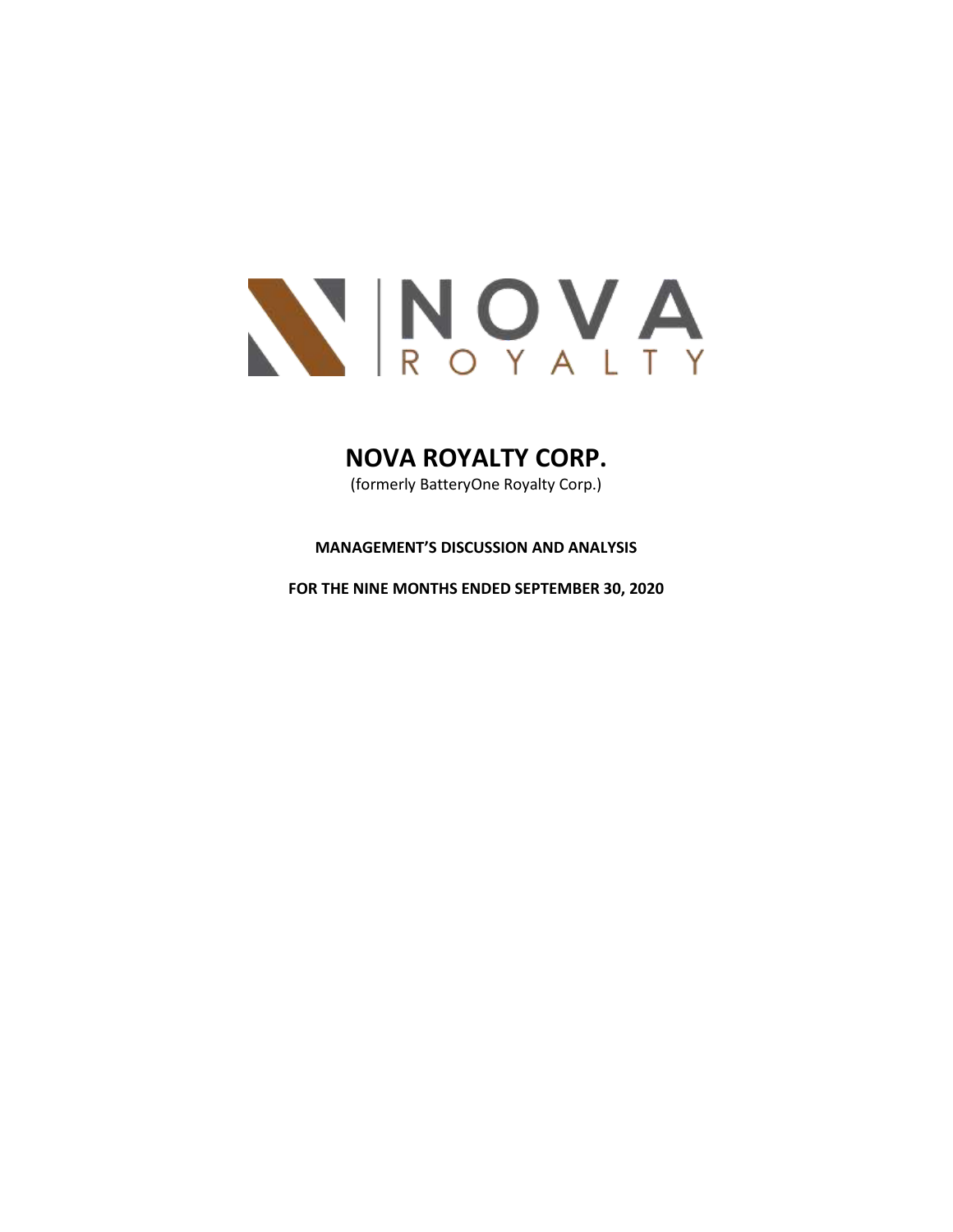#### **GENERAL**

This management's discussion and analysis ("MD&A") for Nova Royalty Corp. (formerly BatteryOne Royalty Corp.) (the "Company" or "Nova") is intended to help the reader understand the significant factors that have affected Nova's performance and such factors that may affect its future performance. This MD&A, which has been prepared as of November 25, 2020, should be read in conjunction with the Company's unaudited condensed interim financial statements for the nine months ended September 30, 2020 and the related notes contained therewith. The Company reports its financial position, financial performance and cash flows in accordance with International Financial Reporting Standards ("IFRS") as issued by the International Accounting Standards Board ("IASB"). All dollar amounts included in the following MD&A are in Canadian dollars ("CAD") except where otherwise noted.

Additional information relevant to the Company's activities can be found on SEDAR at [www.sedar.com](http://www.sedar.com/) and on the Company's website a[t www.NovaRoyalty.com](http://www.novaroyalty.com/)

## **COMPANY OVERVIEW**

Nova is a royalty and streaming company that is focused on acquiring copper and nickel metal purchase agreements, Net Smelter Return Royalties ("NSRs"), Gross Value Return Royalties ("GVRs"), Net Profit Interests ("NPIs"), Gross Proceeds Royalties ("GPRs"), Gross Overriding Return Royalties ("GORs"), and non-operating interests in mining projects that provide the right to the holder of a percentage of the gross revenue from metals produced from the project or a percentage of the gross revenue from metals produced from the project after deducting specified costs, if any, respectively. The Company's common shares are listed on the TSX Venture Exchange ("TSX-V") under the symbol "NOVR". The head office and principal address is 501 - 543 Granville Street, Vancouver, British Columbia, Canada. Nova's focus on nickel and copper to provide exposure to the continuing development of electric vehicles and the broader electrification thesis.

In December 2019, a novel strain of coronavirus ("COVID-19") surfaced. Since March 2020, several measures have been implemented in Canada, Argentina, United States, and Chile, jurisdictions where we hold royalties and streams, in response to the increased impact from COVID-19. These measures, which include the implementation of travel bans, self-imposed quarantine periods, social distancing, and in some cases mine closures or suspensions, have caused material disruption to business globally. Global financial markets have experienced significant volatility. Governments and central banks have reacted with significant monetary and fiscal interventions designed to stabilize economic conditions. There are significant uncertainties with respect to future developments and impact to the Company related to the COVID-19 pandemic, including the duration, severity and scope of the outbreak and the measures taken by governments and businesses to contain the pandemic. While the impact of COVID-19 is expected to be temporary, the current circumstances are dynamic and the impact of COVID-19 on our business operations cannot be reasonably estimated at this time, such as the duration and impact on future production for our partner operators at their respective mining operations.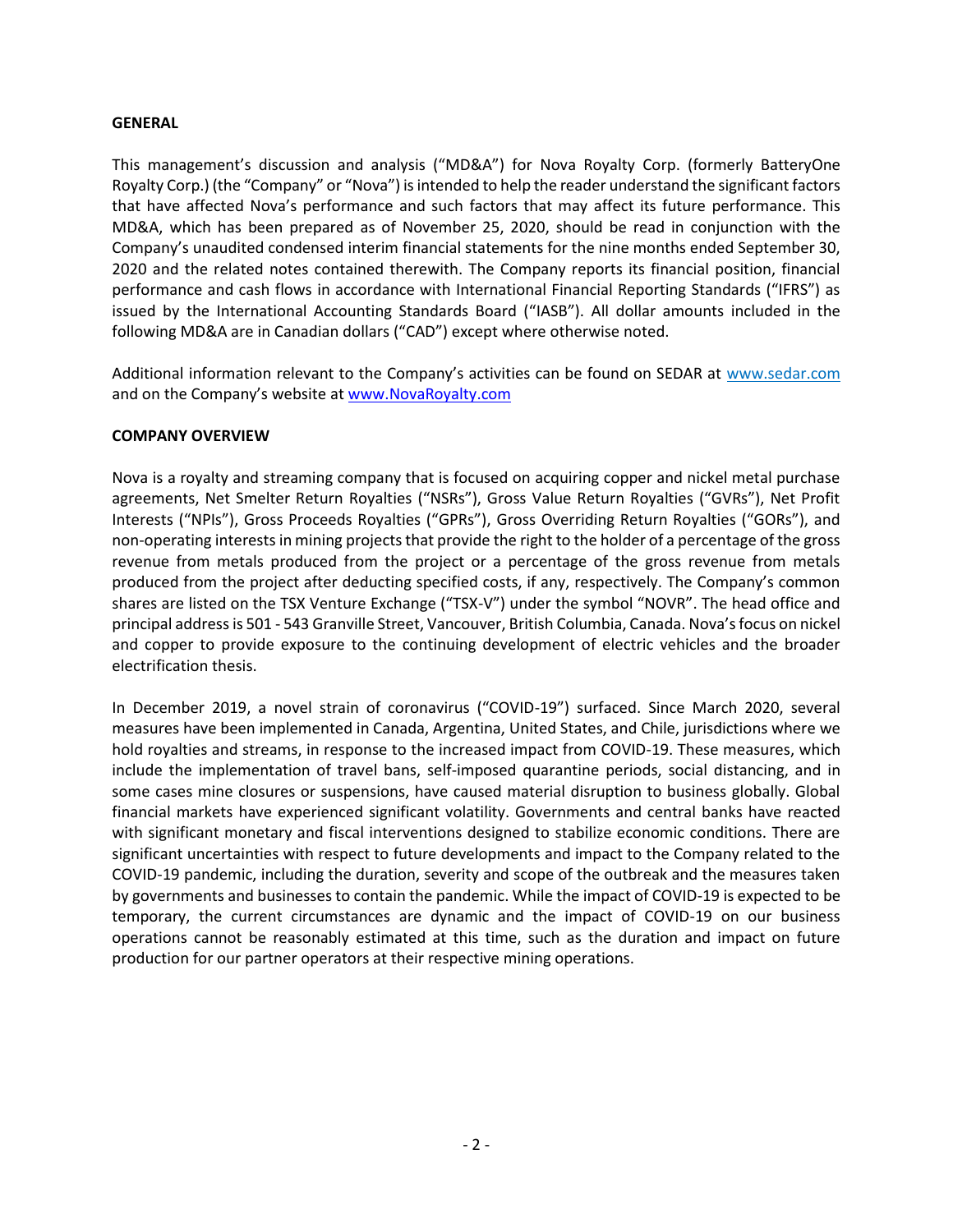## **COMPANY HIGHLIGHTS**

During the three months ended September 30, 2020, and subsequent period the Company:

- filed and obtained a receipt for its final long form non-offering prospectus from the securities regulatory authorities in the Provinces of British Columbia and Alberta;
- listed the common shares of the Company on the TSX Venture Exchange ("TSX-V"). The common shares of the company began trading at the opening of the market on October 1, 2020, under the ticker symbol "NOVR";
- applied to list its common shares on the OTCQB Venture Market ("OTCQB");
- increased the number of royalties held by the Company to 17 through the following notable transactions:
	- $\circ$  acquired a portfolio of nine royalties from Transition Metals Corp. ("TMC"), including Rio Tinto Exploration Canada Inc.'s ("Rio Tinto") Janice Lake Project in Saskatchewan, for total consideration of \$1,072,500 in cash and 525,000 common shares of the Company, as well as contingent payments of \$1,000,000 in cash and \$1,000,000 million in common shares upon the occurrence of certain milestones with respect to the Janice Lake Project.
	- $\circ$  acquired a 2.4% NSR royalty on a portion of the Twin Metals Minnesota's copper-nickel-platinum group metals project (the "TMM Project") located in Minnesota owned by Antofagasta plc ("Antofagasta") from a subsidiary of Boart Longyear Ltd. (ASX:BLY). Up-front consideration consisted of US\$1,800,000 in cash and 161,572 common shares of the Company, with additional conditional payments totaling up to an additional US\$4,000,000 payable in cash and common shares upon the completion of certain milestones with respect to the TMM Project; and
	- $\circ$  acquired a 0.24% NSR royalty on the Taca Taca copper-gold-molybdenum project in Salta Province of Argentina ("Taca Taca") from certain private sellers for up-front consideration of approximately US\$8,500,000 and 2,000,000 common shares of the Company, with additional payments of US\$500,000 six months after closing, US\$1,000,000 twelve months after closing, and US\$500,000 twenty four months after closing;
- secured a convertible loan facility of up to \$13,000,000 with Beedie Capital ("Beedie") to fund acquisitions of new royalties and streams. The loan was funded by way of an initial advance of \$3,500,000 at closing, and the remaining \$9,500,000 available for subsequence advances in minimum tranches of \$1,500,000 over the term of the loan. The initial advance is convertible into common shares of the Company at a conversion price of \$1.00 per share and with respect to any subsequent advance, at a conversion price equal to a 20% premium above the 30-day volume-weighted average price ("VWAP") of Nova's common shares on the TSX-V. The loan carries an interest rate of 8.0% on advanced funds and 1.5% on standby funds available, with the principal payment due 48 months after closing. Nova has an option under the loan to defer any interest payments during the first 24 months. Beedie also committed to a subscription of \$2,000,000 in the Company's public offering that closed in November 2020;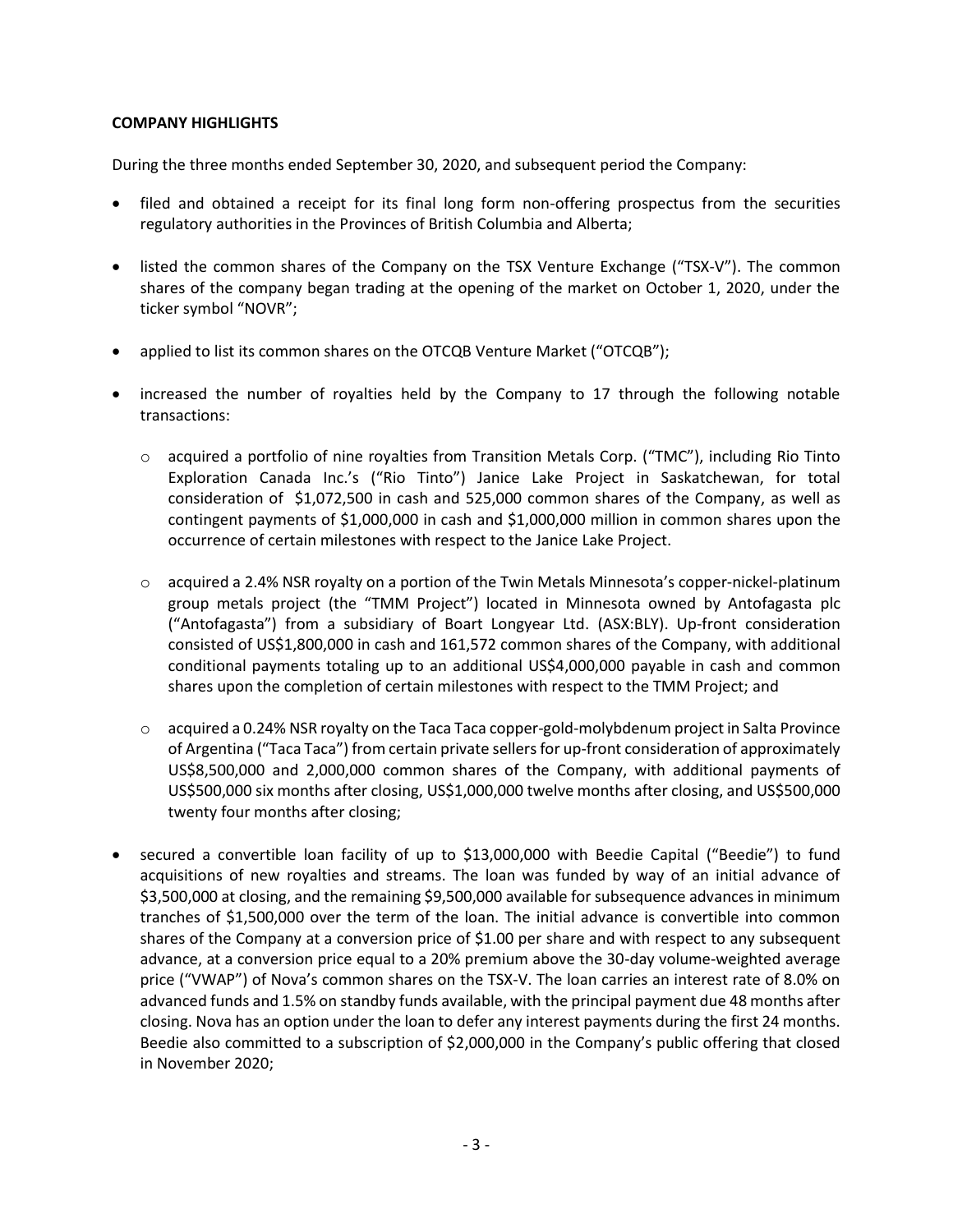- filed its final short form base shelf prospectus (the "Base Shelf Prospectus") with the securities regulatory authorities in British Columbia, Alberta, Saskatchewan, Manitoba, Ontario, New Brunswick and Nova Scotia enabling the Company to make offerings up to \$150,000,000 in common shares, warrants, subscription receipts, share purchase contracts, units and debt securities or a combination thereof of the Company from time to time;
- completed a best-efforts public offering by way of prospectus supplement to the Base Shelf Prospectus for a total of 9,947,500 common shares of the company at a price of \$1.45 per share for aggregate gross proceeds of \$14,423,875; and
- appointed Mr. Brett Heath and Mr. E.B. Tucker to the Board of Directors as the Non-Executive Chairman and a Non-Executive Director, respectively, and Mr. Bill Tsang, as Chief Financial Officer of the Company.

# **SUMMARY OF ROYALTY INTERESTS**

Since incorporation in June 2018 to the date of this MD&A, the Company has acquired the following development-stage royalty assets:

| <b>Asset Owner(s)</b>                        | Location  | <b>Metals</b> | Terms      |
|----------------------------------------------|-----------|---------------|------------|
| Newmont (50%)/Teck Resources (50%)           | Chile     | Cu-Au         | 2.0% Cu    |
| First Quantum (100%)                         | Argentina | Cu-Au-Mo      | 0.24%      |
| Antofagasta plc (100%)                       | USA       | Cu-Ni-PGM     | 2.4% Cu-Ni |
| Waterton Global Resources Investments (100%) | Canada    | Ni-Co         | 2.0%       |
|                                              |           |               |            |

(1) NSR applicable on all metals, unless otherwise stated

## **NuevaUnión Project**

Nova owns a 2.0% NSR on the NuevaUnión project, which is a 50-50 joint venture between Teck Resources Limited ("Teck") and Newmont Corporation. The NSR relates to copper revenues from the Cantarito Claim within the La Fortuna deposit. Teck previously guided for a release of a Bankable Feasibility Study for NuevaUnión by the first quarter of 2020. As of December 31, 2019, Teck reported proven and probable reserves at La Fortuna of 682 million tonnes at 0.51% copper and 0.47 g/t gold<sup>1</sup>. On February 20, 2020, it was reported in an evaluation request with the Chilean Environmental Service ("SEA") that NuevaUnión had petitioned to conduct a drilling program, in two phases, totaling US\$152 million and consisting of 176 drilling platforms.

<sup>&</sup>lt;sup>1</sup> Source: Teck Annual Information Form dated February 26, 2020.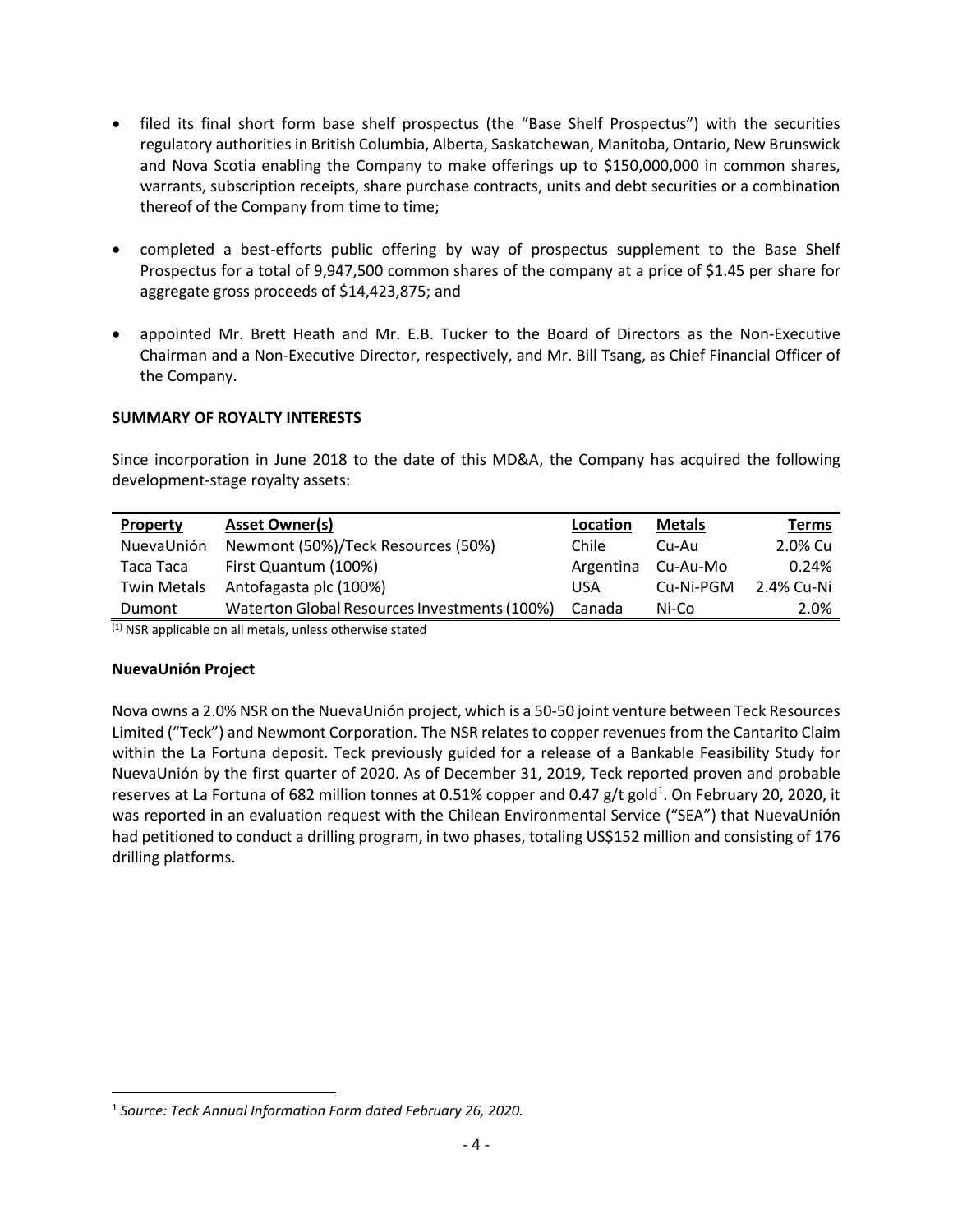#### **Taca Taca Project**

Nova owns a 0.24% NSR on the Taca Taca copper-gold-molybenum project, owned by First Quantum Minerals Ltd. ("First Quantum"). This NSR is a part of a broader, existing 1.50% NSR on Taca Taca, where the remaining portions are held by Franco-Nevada Corporation with 1.08% and certain private entities with 0.18%. Taca Taca is a porphyry copper-gold-molybdenum project located in northwestern Argentina in the Puna (Altiplano) region of Salta Province, approximately 55 kilometers east of the Chilean border and 90 kilometers east of Escondida, the world's largest copper mine. The project is located 10 kilometers from the railway line that connects Salta with Antofagasta with previous studies showing available local power and water sources for the operation of the project.

In August 2014, First Quantum acquired the project's prior owner, Lumina Copper Corp., for approximately \$470 million. In 2013, Lumina published the preliminary economic assessment ("PEA"), which outlined a plan for a 28-year mine life with average annual production of approximately 244,000 tonnes of copper, 110,000 ounces of gold, and 4,100 tonnes of molybdenum. C1 cash cost (net of byproducts) was estimated at US\$1.11 per pound of copper, and initial capital costs at approximately US\$3 billion.

As disclosed by First Quantum in their 2019 annual information form ("FQ AIF") dated March 30, 2020, at Taca Taca, First Quantum has selected the scale and extents of open pit mining and processing, and the location and scope of required infrastructure items. Technical and commercial work has proceeded on power and water supply logistics, freight and product transport options. First Quantum's project engineering phase has advanced such that the primary permit application may be submitted. The primary Environmental and Social Impact Assessment, which covers the principal proposed project sites, was submitted to the Secretariat of Mining of Salta Province in February 2019.

As of December 31, 2019, First Quantum reported indicated resources at Taca Taca of 2,165 million tonnes at 0.44% copper, 0.08 g/t gold, and 0.013% molybdenum.<sup>2</sup>

## **Dumont Project**

Nova owns a 2.0% NSR on the Dumont project located in Quebec. The NSR is on a portion of the deposit, representing approximately 21% of the measured & indicated resources as of July 11, 2019. Dumont is wholly owned by Waterton Global Resource Investments, which on July 28, 2020, completed the buyout of the 28% interest of Karora Resources Inc. ("Karora"), for total consideration of up to \$48 million. In July 2019, Karora published proven and probable reserves of 1.028 billion tonnes grading 0.27% nickel, measured resources of 372 million tonnes grading 0.28% nickel and indicated resources of 1.293 billion tonnes grading 0.26% nickel<sup>3</sup>.

## **Twin Metals Project**

Nova owns a 2.4% NSR<sup>4</sup> on the Twin Metals copper-nickel-platinum group metals project, owned by Antofagasta through its subsidiary, Twin Metals Minnesota ("TMM"). As of December 31, 2019,

<sup>2</sup> *Source: First Quantum Annual Information Form dated March 30, 2020.*

<sup>3</sup> *Source: Dumont Feasibility Study Technical Report NI 43-101 dated July 11, 2019.*

<sup>4</sup> *The total royalty payable is ½ of the U.S. Government royalty, which was most recently quoted at 4.8%. The U.S. government royalty is subject to change, which would change the royalty payable to Nova. The royalty currently*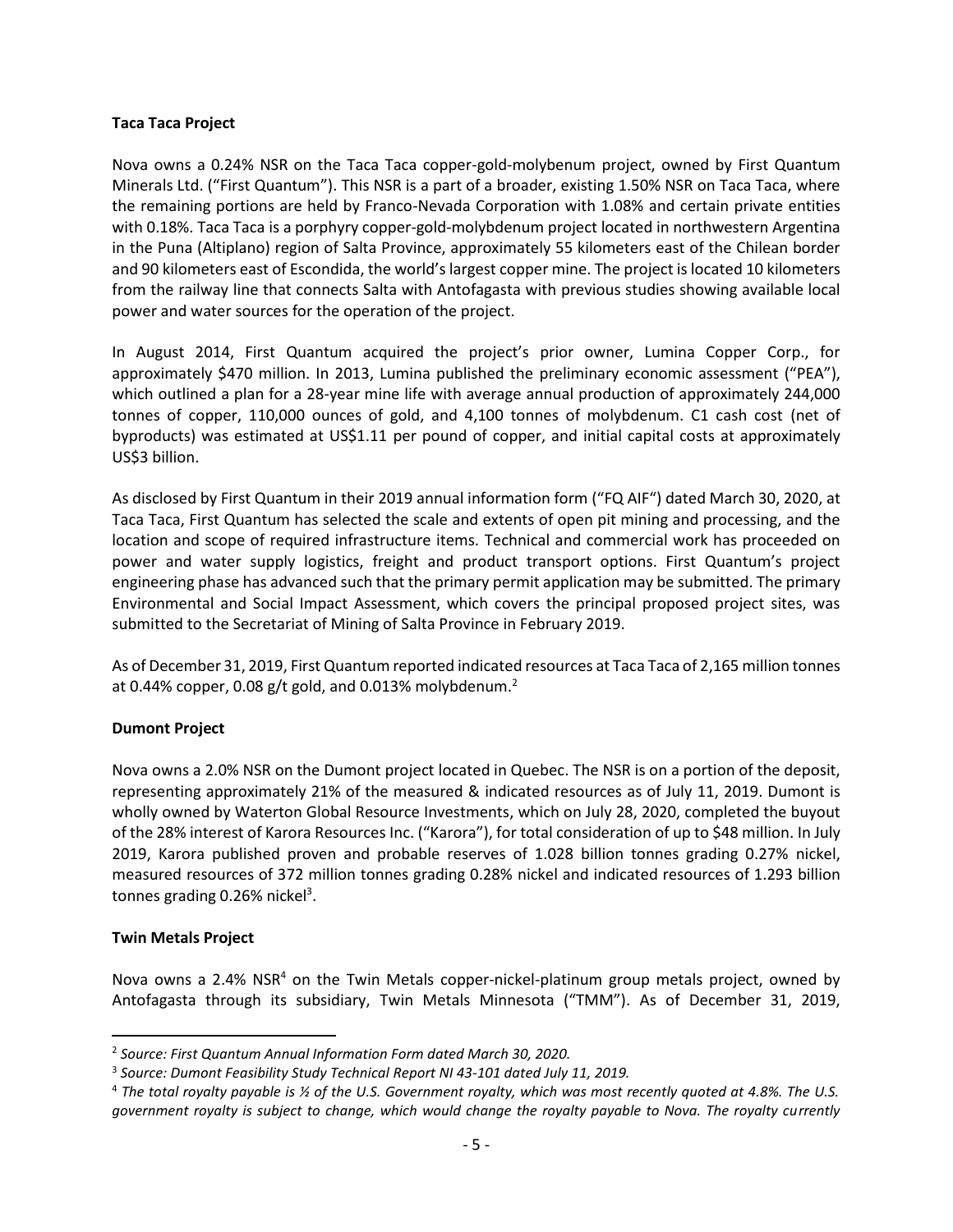Antofagasta reported measured and indicated resources at the TMM Project of 1,293 million tonnes at 0.57% copper and 0.18% nickel. $5$ 

On June 30, 2020, TMM announced that it has received the U.S. Bureau of Land Management ("BLM") Notice of Intent to scope and prepare an Environmental Impact Statement ("EIS") for its proposed coppernickel-cobalt-platinum group metals mine in northeast Minnesota.

The BLM Notice of Intent formally initiates the scoping and environmental review process at the federal level under the National Environmental Policy Act, which will allow for a thorough analysis of the potential impacts and benefits of Twin Metals' proposed project. Multiple federal agencies and tribal governments will be engaged in the process, and the public will have several opportunities to participate through comment periods. A parallel environmental review process will be led by the Minnesota Department of Natural Resources. The BLM determined TMM's proposal to be complete in late May 2020 after TMM responded to comments from federal agencies on its initial mine plan submittal.

In December 2019, TMM presented its Mine Plan of Operations ("MPO"), a prerequisite for permitting applications, to the BLM and a Scoping Environmental Assessment Worksheet Data Submittal was also issued to the Minnesota Department of Natural Resources. The proposed underground mine plan set out a 25-year mine life with an approximate total tonnage of 180 million tonnes of mined and processed ore. These submissions start a multi-year scoping and environmental review process that will thoroughly evaluate the proposed project. The review process will include additional baseline data collection, impact analyses, and multiple opportunities for public input.

## **Wollaston Copper Belt Exploration Royalties**

## *Janice Lake Project*

Nova owns a 1.0% NSR on the Janice Lake copper-silver project in Saskatchewan, being advanced by Rio Tinto Exploration Canada Inc., who is currently in the process of earning up to 80% of the project by spending up to \$30 million in a joint venture with Forum Energy Metals ("Forum Energy"). The Janice Lake project is a 52-kilometer long district with multiple discovered zones of copper-silver mineralization. Copper-silver mineralization currently extends for approximately 8 kilometer in outcrop and in drill holes along strike of the Janice Lake basin.

Rio Tinto's 2019 drilling uncovered two main zones of mineralization:

- Jansem target
	- $\circ$  52m interval grading 0.57% copper and 1.5 g/t silver (starting at 116 metres depth), including 5 metres at 1.32% copper and 3.42 g/t silver
	- o Currently known zone of mineralization: 650m strike, 200 metres depth, thicknesses between 45 and 60 metres

*payable to Nova is calculated in the following formula: 4.8% \* ½ \* 1/3 \* ore mined \* grade mined \* applicable prices of copper and nickel. The royalty is calculated on the basis of contained metal in ore by multiplying ore mined by the grade of the material – and does not subtract the usual deductions due to recoveries, payabilities, TC/RCs, and other applicable operating costs. The 1/3 multiplier in the royalty calculation formula is the mechanism by which those usual costs are captured.* 

*<sup>5</sup> Source: Antofagasta plc 2019 Annual Report.*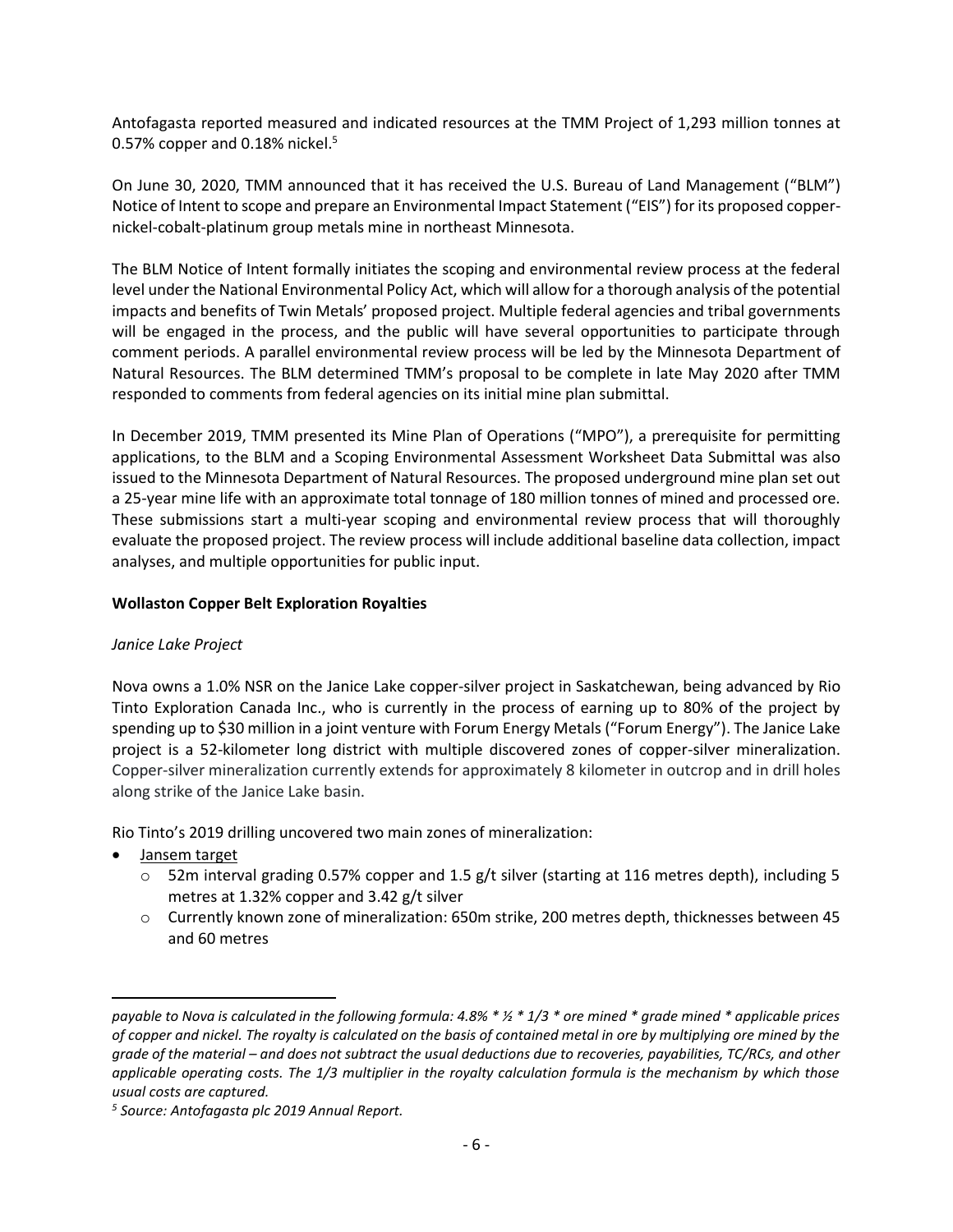- **Janice target** 
	- o 22m of 0.37% copper and 2.82 g/t silver starting at 185 metres
	- o Currently known zone of mineralization: 1.2km strike, 400 metres depth, thicknesses up to 57 metres

On June 23, 2020, Rio Tinto began its 2020 season exploration at Janice Lake that included (a) construction of a 50-person camp on the property at Burbidge Lake and (b) systematic prospecting and mapping of the entire 52-kilometer extent of the property in 2-kilometer wide spacings.

On September 1, 2020, Forum Energy announced that Rio Tinto has commenced rotary air blast drilling ("RAB") to investigate historical and newly mapped regional copper showings, as well as recently developed geophysical targets buried by overburden.

It is expected that the targets will determine the extent of the copper-silver mineralization over the 52 kilometer length of the Janice Lake property. Forum Energy anticipates that the RAB drilling will help develop a diamond drill program scheduled for next year.

# *Wollaston Copper Project*

Nova also owns a 1.0% royalty on the Wollaston Copper project, located approximately 40 kilometers away from Janice Lake. Wollaston is currently undergoing early pre-drilling work by its owner, Transition Metals Corp.

## **Exploration-Stage Royalties**

Nova owns exploration-stage royalties in multiple mineral camps in Canada, principally in Ontario and British Columbia. The Company will disclose additional information pertaining to the royalties as they show an increase in materiality to the Company's total value. Their listing appears below.

| <b>Property</b>            | <b>Asset Owner(s)</b>              | Location | <b>Metals</b> | Terms |
|----------------------------|------------------------------------|----------|---------------|-------|
| Janice Lake <sup>(2)</sup> | Rio Tinto/Forum Energy JV (100%)   | Canada   | Cu-Ag         | 1.0%  |
| Wollaston <sup>(2)</sup>   | Transition Metals Corp. (100%)     | Canada   | Cu-Ag         | 1.0%  |
| Dundonald                  | Class 1 Nickel (100%)              | Canada   | Ni            | 1.25% |
| <b>Bancroft</b>            | Transition Metals Corp. (100%)     | Canada   | Ni-Cu-PGM     | 1.0%  |
| Maude Lake                 | Transition Metals Corp. (100%)     | Canada   | Ni-Cu-PGM     | 1.0%  |
| Saturday Night             | Transition Metals Corp. (100%)     | Canada   | Ni-Cu-PGM     | 1.0%  |
| Copper King                | Pacific Empire Minerals (100%)     | Canada   | Cu-Au         | 1.0%  |
| Nub East                   | Pacific Empire Minerals (100%)     | Canada   | Cu-Au         | 1.0%  |
| <b>NWT</b>                 | Pacific Empire Minerals (100%)     | Canada   | Cu-Au         | 1.0%  |
| Pinnacle                   | Pacific Empire Minerals (100%)     | Canada   | Cu-Au         | 1.0%  |
| Homathko                   | Transition Metals Corp. (100%)     | Canada   | Au            | 1.0%  |
| <b>Elephant Head</b>       | Canadian Gold Miner (100%)         | Canada   | Au            | 1.0%  |
| West Matachewan            | Laurion/Canadian Gold Miner (100%) | Canada   | Au            | 1.0%  |

 $(1)$  NSR applicable on all metals, unless otherwise stated

(2) Part of the Wollaston Copper Belt Exploration Royalties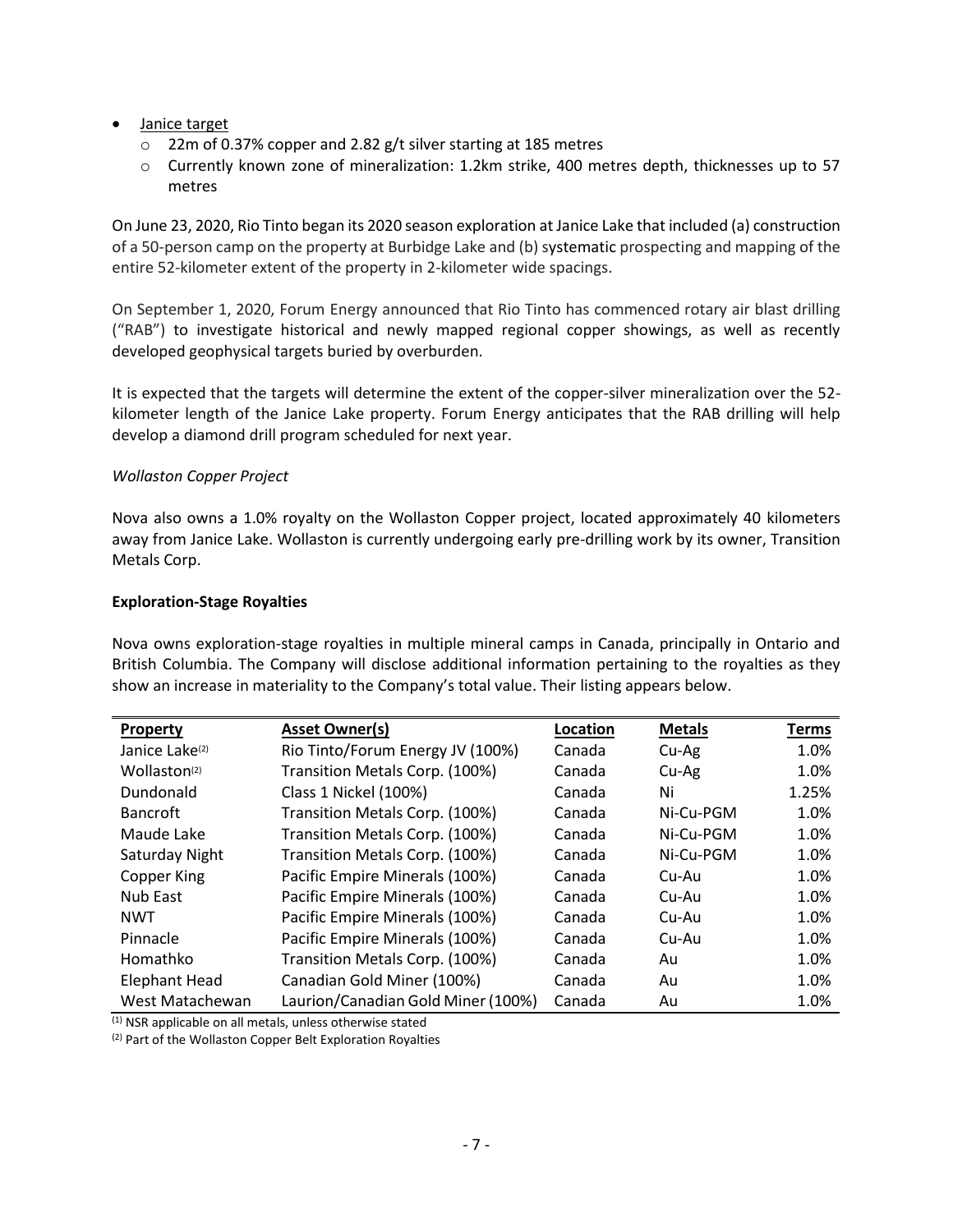## **CORPORATE UPDATES**

During the three months ended September 30, 2020 and subsequently, the Company appointed Mr. Brett Heath (as Non-Executive Chairman) and Mr. E.B. Tucker (as Non-Executive Director) to the Board of Directors. In addition, the Company appointed Mr. Bill Tsang as Chief Financial Officer of the Company.

## **FINANCIAL CONDITION, LIQUIDITY, AND CAPITAL RESOURCES**

The Company considers items included in shareholders' equity as capital. The Company's objective when managing capital is to safeguard the Company's ability to continue as a going concern, so that it can continue to provide returns for shareholders and benefits for other stakeholders.

As at September 30, 2020, the Company had a cash and working capital of \$2,381,968 and \$1,071,028 (December 31, 2019 - \$157,098 and deficit of \$94,031), respectively. Working capital increased due to cash provided by financing activities of \$6,216,204, offset with cash used in operating and investing activities of \$741,176 and \$3,220,778, respectively. Cash provided by financing activities relates to the issuance of Special Warrants, and cash used in investing activities relates to the purchase of royalty interests for both periods.

In October 2020, the Company secured a convertible loan facility of up to \$13,000,000 with Beedie to fund acquisitions of new royalties and streams. The loan was funded by way of an initial advance of \$3,500,000 at closing, and the remaining \$9,500,000 available for subsequence advances in minimum tranches of \$1,500,000 over the term of the loan. The initial advance is convertible into common shares of the Company at a conversion price of \$1.00 per share and with respect to any subsequent advance, at a conversion price equal to a 20% premium above the 30-day VWAP of Nova's common shares on the TSX-V. The loan carries an interest rate of 8.0% on advanced funds and 1.5% on standby funds available, with the principal payment due 48 months after closing. Nova has an option under the loan to defer any interest payments during the first 24 months.

See "Risks and Uncertainties" and "Forward looking statements" in this MD&A for risks related to the Company's expectations and ability to obtain sources of funding. There has been no change in approach to managing capital in the past twelve months and management believes it will have sufficient working capital to undertake its current business and the budgets associated with those plans for the next twelve months.

Management of cash balances is conducted in-house based on internal investment guidelines. Cash is deposited with major Canadian financial institutions. Cash required for immediate operations is held in a chequing account and excess funds may be invested in accordance with the Company's capital resource objectives.

## **Operating activities**

Cash used in operating activities was \$741,176 for the nine months ended September 30, 2020 and represents expenditures primarily on general and administrative expenses for the period.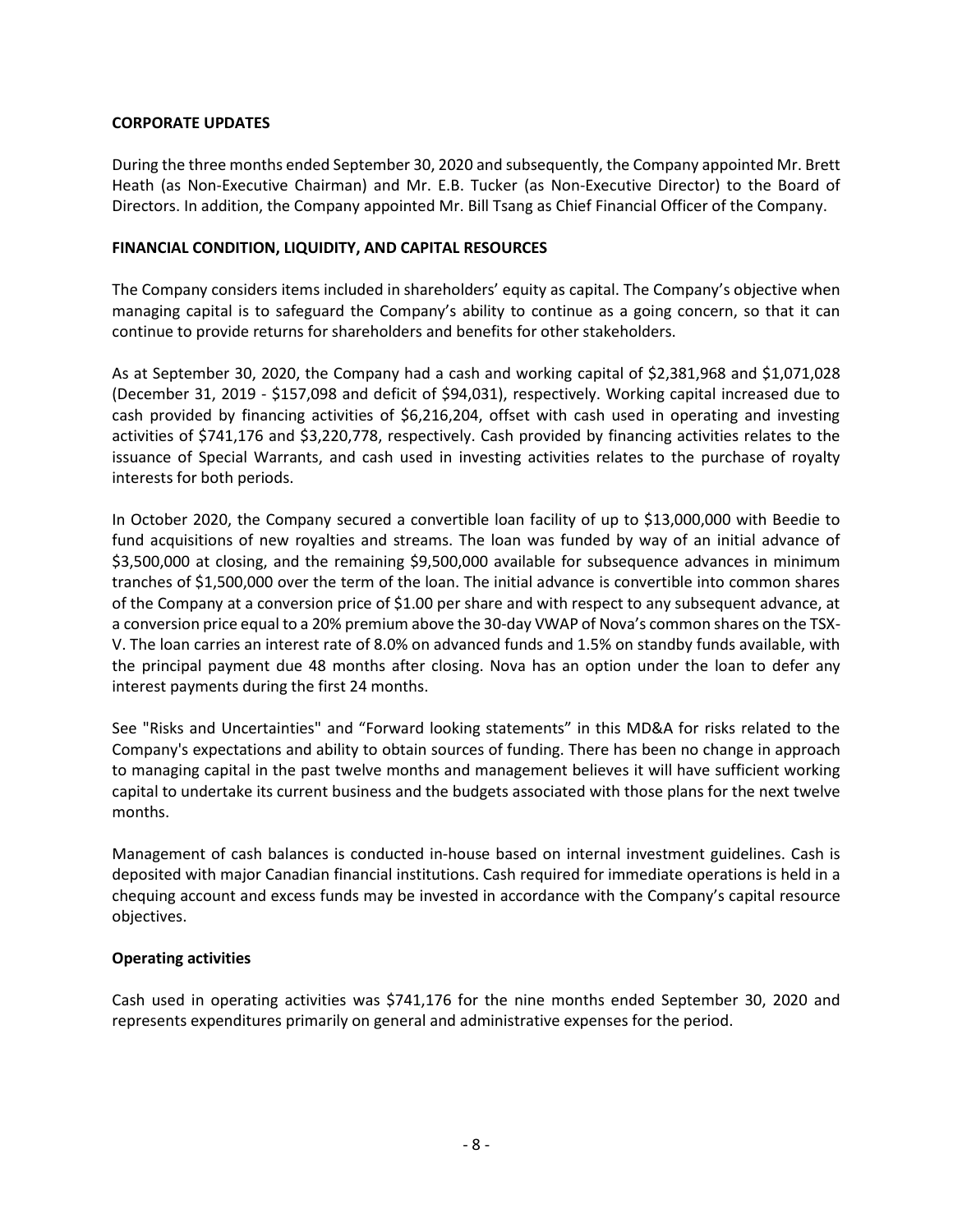#### **Investing Activities**

Cash used in investing activities for the nine months ended September 30, 2020 was \$3,220,778 compared to cash used in investing activities of \$1,880,001 for the comparative period. Cash used in investing activities is highly dependent on the timing and acquisition of royalty interests.

#### **Financing activities**

Cash generated by financing activities for the nine months ended September 30, 2020 was \$6,216,204, which consisted of \$5,846,586 from the sale of Special Warrants (partially offset by share issuance costs of \$239,232), \$131,250 from exercise of stock options, and \$477,600 from exercise of warrants.

#### **RESULTS OF OPERATIONS AND SELECTED FINANCIAL INFORMATION**

#### **Summary of quarterly results**

The following table provides selected interim financial information for the applicable past quarters leading up to three months ended September 30, 2020. There is no requirement to present financial information for interim periods prior to the Company becoming a reporting issuer if the Company has not previously prepared financial statements for those periods.

|                                                    | September 30 |           | June 30 |          |   | March 31 |   | September 30 |
|----------------------------------------------------|--------------|-----------|---------|----------|---|----------|---|--------------|
| For the three months ended                         |              | 2020      |         | 2020     |   | 2020     |   | 2019         |
| General and administrative expenses <sup>(1)</sup> | \$           | 421,152   | Ŝ.      | 267,249  | S | 150,166  | S | 136,329      |
| Share-based payments                               |              | 588,595   |         | 153,594  |   | 517,325  |   | 105,461      |
| Net loss for the period                            |              | 1,036,271 |         | 472,590  |   | 540,253  |   | 276,249      |
| Loss per share - basic and diluted                 |              | 0.04      |         | 0.02     |   | 0.02     |   | 0.01         |
|                                                    |              |           |         |          |   |          |   |              |
|                                                    |              | June 30   |         | March 31 |   |          |   |              |
| For the three months ended                         |              | 2019      |         | 2019     |   |          |   |              |
| General and administrative expenses <sup>(1)</sup> | \$           | 83,694    | \$      | 28,878   |   |          |   |              |
| Share-based payments                               |              | 152,333   |         | 75,220   |   |          |   |              |
| Net loss for the period                            |              | 235,978   |         | 102,951  |   |          |   |              |
| Loss per share - basic and diluted                 |              | 0.01      |         | 0.01     |   |          |   |              |

(1) Exclude share-based payments

The Company's net loss varies mainly due to the level of operations activities and due diligence undertaken on new prospects, as well as the timing of share-based payments.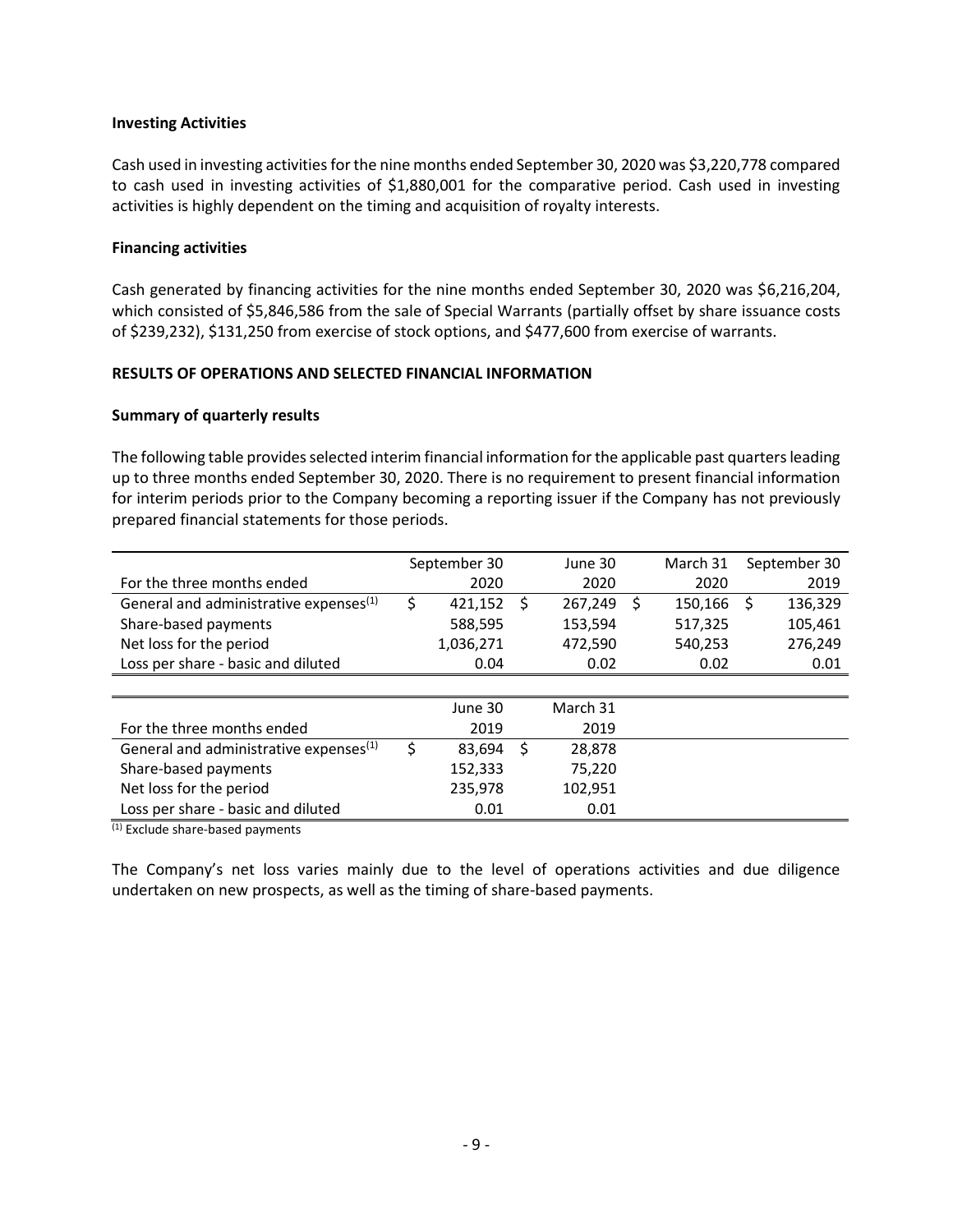## **Three months ended September 30, 2020**

For Q3-2020, the Company incurred a net loss of \$1,036,271 (Q3-2019 - \$276,249). The loss for the quarter was comprised of \$1,009,747 (Q3-2019 - \$241,790) of general and administration expenditures including share-based payments of \$588,595 (2019 - \$105,461), and a loss from other items of \$26,524 (Q3-2019 - \$34,459). Some quarterly items to note include the following:

- The Company paid or accrued \$164,599 (Q3-2019 \$101,742) in compensation to management and consultants. The increase from the comparative period is directly related to the start date of compensation paid to management being April 30, 2019. As such, only seven months of compensation are included in the comparative period. Additional compensation for the current period includes the payment of certain consultants in Chile and Peru related to the ongoing review and management of royalty interests.
- Professional fees of \$151,461 (Q3-2019 \$10,833) were included in general and administrative costs. The increase is directly related to legal and auditor fees incurred as a result of the Company's filing of its prospectus and listing application.
- Share-based payments expense for the quarter was \$588,595 (Q3-2019 \$105,461), of which \$40,556 (Q3-2019 - \$105,461) represents the fair value of options vested during the period with the offsetting amounts credited to reserves, and \$548,039 (Q3-2019- \$Nil) represents the fair value of restricted share units ("RSUs") vesting during the period.

#### **Nine months ended September 30, 2020**

During the nine months ended September 30, 2020, the Company incurred a net loss of \$2,049,114 (2019 - \$615,181). The loss for the period was comprised of \$2,098,081 (2019 - \$581,915) of general and administration expenses including share-based payments of \$1,259,514 (2019 - \$333,014), and a gain from other items of \$48,967 (2019 - loss of \$33,266). The significant items to note for the current period compared to its comparative period are consistent with those outlined for Q3-2020 compared to Q3-2019.

## **TRANSACTIONS WITH RELATED PARTIES**

The Company entered into certain transactions with key management personnel, which the Company has defined as Officers and Directors of the Company. The aggregate value of these transactions and outstanding balances are as follows:

| For the nine months ended September 30, 2020 | Cash                     | Payments | Total   |
|----------------------------------------------|--------------------------|----------|---------|
| Management                                   | 134.902                  | 368,778  | 503,680 |
| <b>Directors</b>                             | $\overline{\phantom{0}}$ | 363,563  | 363,563 |
|                                              | 134,902                  | 732,341  | 867,243 |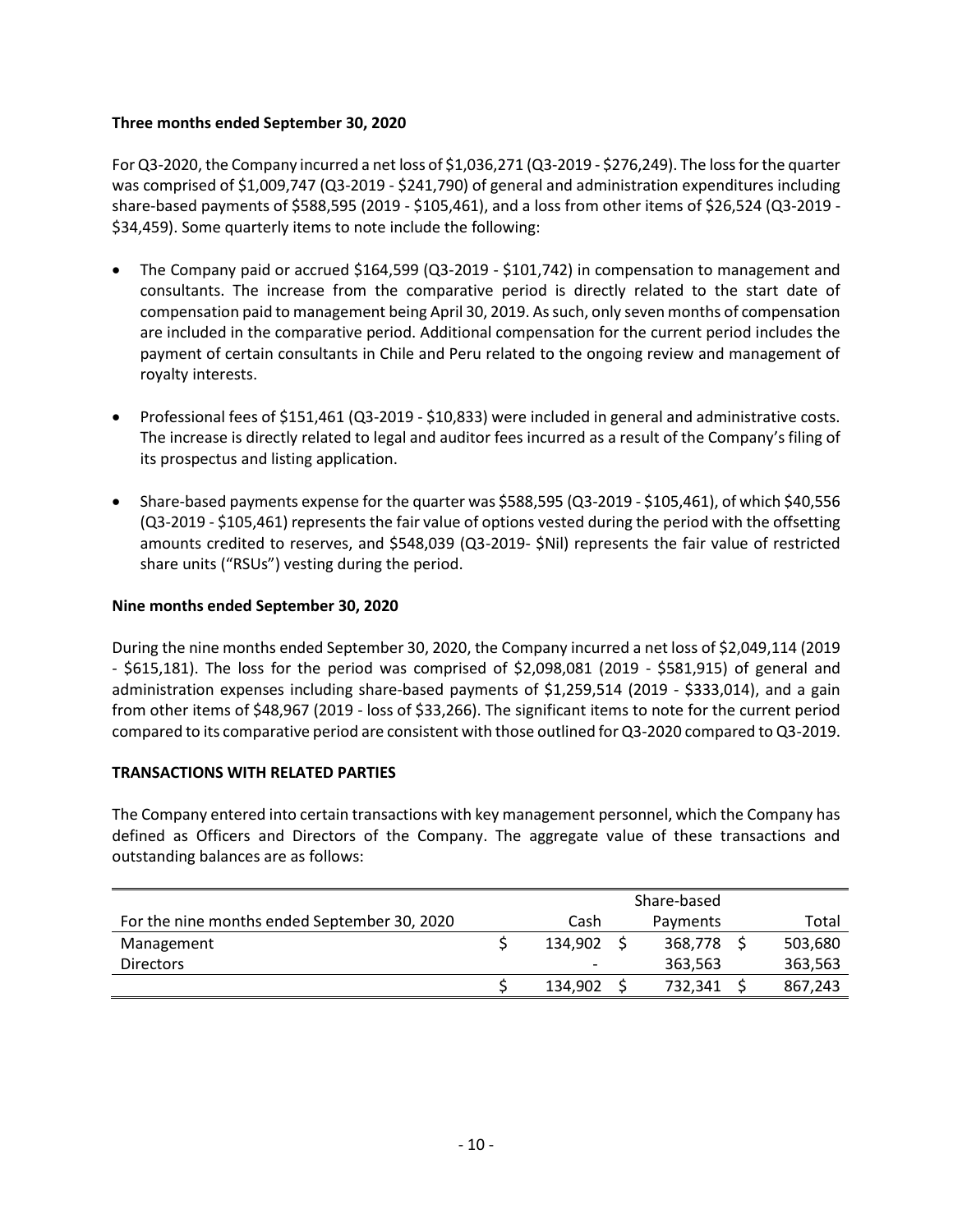|                                              | Share-based |  |          |  |         |
|----------------------------------------------|-------------|--|----------|--|---------|
| For the nine months ended September 30, 2019 | Cash        |  | Payments |  | Total   |
| Management                                   | 93,686      |  | 48.891   |  | 142,577 |
| <b>Directors</b>                             | -           |  | 39.112   |  | 39,112  |
|                                              | 93,686      |  | 88,003   |  | 181,689 |

During the nine months ended September 30, 2020, the Company paid or accrued \$239,112 (2019 - \$36,286) for professional services, \$46,312 (2019 - \$30,996) for share issue costs, and \$74,459 (2019 - \$13,357) for royalty interest acquisition costs collectively to DLA Piper (Canada) LLP ("DLA Piper") and Gowling WLG (Canada) LLP ("Gowling"), law firms in which a director is a current and former partner, respectively.

Also, during the nine months ended September 30, 2020, the Company paid or accrued \$60,001 (2019 - \$30,000) to Seabord Services Corp. ("Seabord"). Seabord provides the following services: A Chief Financial Officer ("CFO"), a Corporate Secretary, accounting and administration staff, and office space to the Company. The CFO and Corporate Secretary are employees of Seabord and are not paid directly by the Company.

As at September 30, 2020, included in accounts payable and accrued liabilities is \$1,569 (December 31, 2019 - \$1,847) to key management personnel for fees and reimbursable expenses, \$28,572 (December 31, 2019 - \$45,000) to Seabord, and \$198,602 to DLA Piper (December 31, 2019 - \$102,741 to Gowling).

During the nine months ended September 30, 2020, the Company issued 200,004 common shares to Seabord for settlement of \$76,430 in debt related to services provided.

# **COMMITMENTS**

As at September 30, 2020, the Company may be required to make payments related to its royalty interests, including milestone payments subject to certain achievements being met related to these royalty acquisitions:

- NuevaUnión: US\$3,000,000 upon achievement of commercial production to be paid in cash and common shares of the Company.
- Janice Lake: \$1,000,000 in cash upon the completion of a bankable feasibility study or the commencement of commercial production on the property; and a further \$1,000,000 in common shares of the Company if the projected annual production of the property is at least 30,000 tonnes of contained copper for a minimum of 10 years.

For further details, please refer to the Company's unaudited condensed interim financial statements for the nine months ended September 30, 2020 on SEDAR at [www.sedar.com.](http://www.sedar.com/)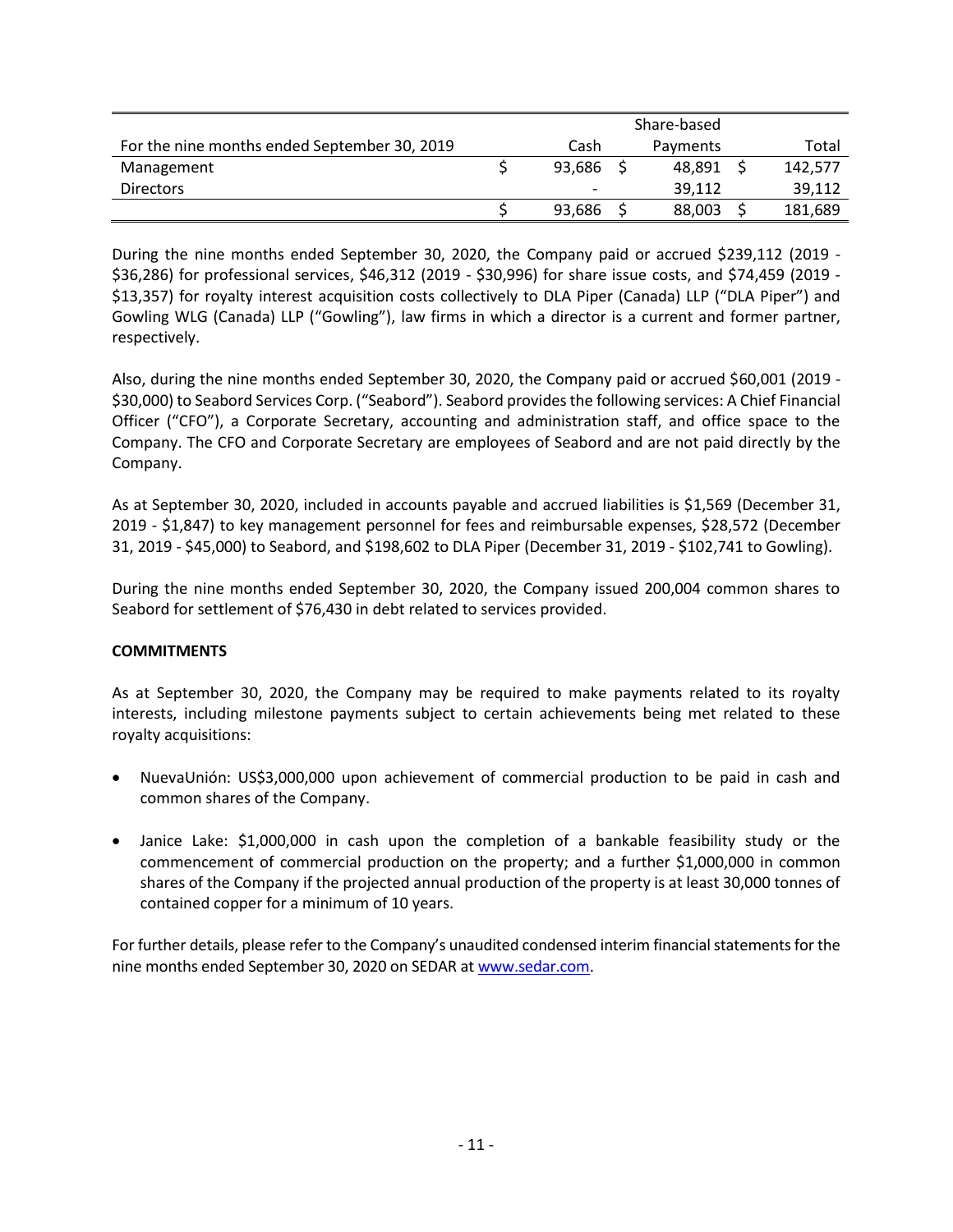## **OFF BALANCE SHEET ARRANGEMENTS**

As of the date of this MD&A, the Company does not have any off-balance sheet arrangements that have, or are reasonably likely to have, a current or future effect on the results of operations or financial condition of the Company, including, and without limitation, such considerations as liquidity and capital resources.

# **EVENTS AFTER REPORTING DATE**

Subsequent to September 30, 2020, the Company:

- secured a convertible loan facility of up to \$13,000,000 with Beedie to fund acquisitions of new royalties and streams. The loan was funded by way of an initial advance of \$3,500,000 at closing, and the remaining \$9,500,000 available for subsequent advances in minimum tranches of \$1,500,000 over the term of the loan. The initial advance is convertible into common shares of the Company at a conversion price of \$1.00 per share and with respect to any subsequent advance, at a conversion price equal to a 20% premium above the 30-day VWAP of Nova's common shares on the TSX-V. The loan carries an interest rate of 8.0% per annum on advanced funds and 1.5% on standby funds available, with the principal payment due 48 months after closing. The Company has an option under the loan to defer any interest payments during the first 24 months. Beedie also committed to a subscription of \$2,000,000 in the Company's public offering that closed in November 2020;
- entered into a royalty purchase agreement with TMC pursuant to which the Company acquired a portfolio of royalties, which include an existing 1.0% NSR royalty on the Janice Lake copper-silver project in Saskatchewan, a 1.0% NSR royalty on the Wollaston project, a 1.25% NSR royalty on the Dundonald nickel project, and other NSR royalties on exploration properties. The Company will retain a right of first refusal on the sale of any of TMC's retained NSR royalty interests on the Janice Lake, Dundonald, West Matachewan, and the Elephant Head projects. The Company's 1.0% Janice Lake NSR is subject to a right of the royalty payor to buy back 0.375% of the royalty for \$750,000 prior to commercial production. Total consideration for the acquisition includes deposit payment of \$135,000 (paid), closing payment of \$937,500 (paid subsequently), and 525,000 common shares of the Company (issued subsequently). The Company has also agreed to make additional contingent payments to TMC upon achievement of the following milestones in respect of the Janice Lake project:
	- $\circ$  \$1,000,000 in cash upon the completion of a bankable feasibility study or the commencement of commercial production on the Janice Lake property; and
	- o \$1,000,000 in common shares if the projected annual production of the Janice Lake property is at least 30,000 tonnes of contained copper for a minimum of 10 years.
- acquired a 0.24% NSR royalty on the Taca Taca copper-gold-molybdenum project in Salta Province of Argentina ("Taca Taca") from certain private sellers for up-front consideration of approximately US\$8,500,000 and 2,000,000 common shares of the Company, with additional payments of US\$500,000 six months after closing, US\$1,000,000 twelve months after closing, and US\$500,000 twenty four months after closing;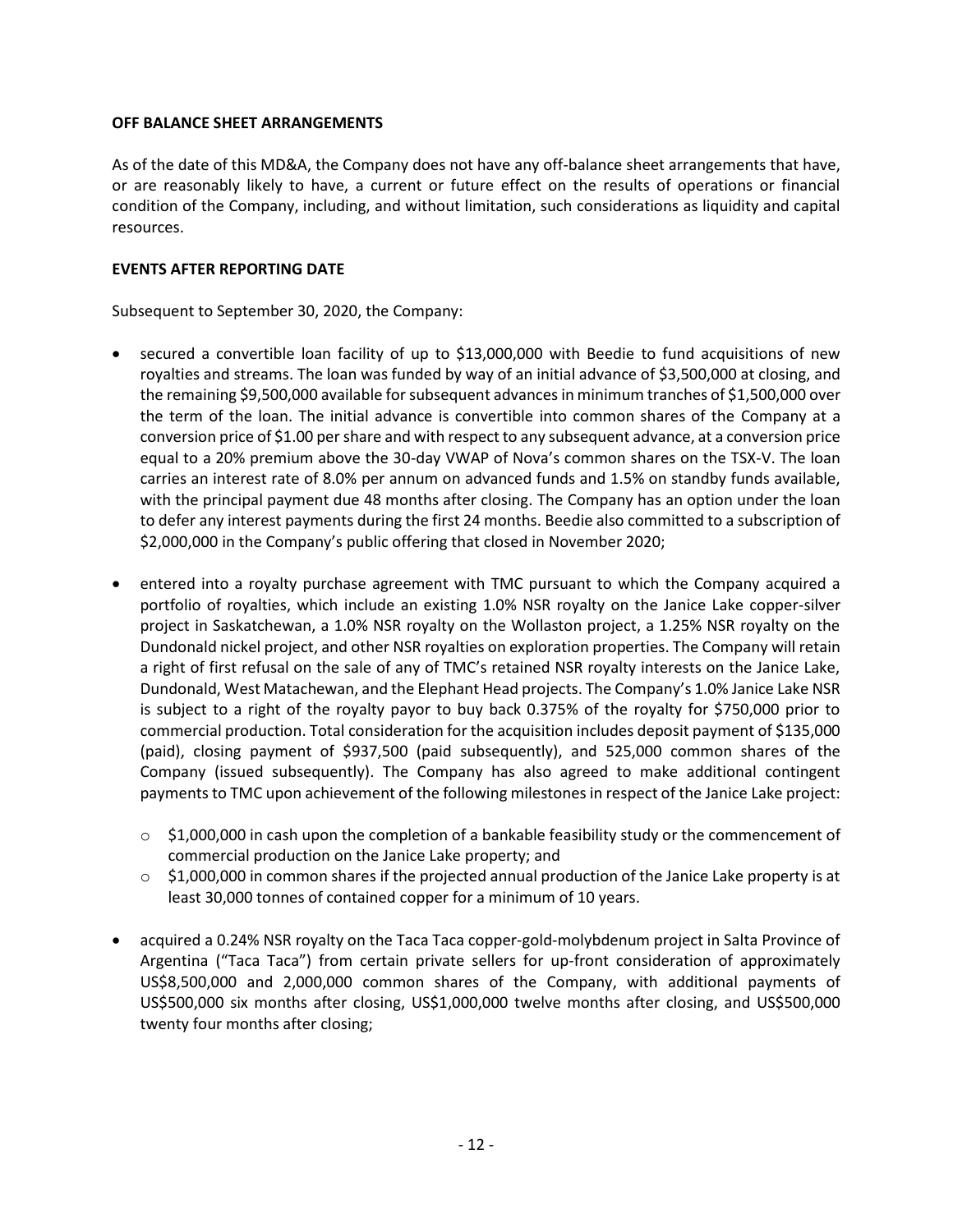- acquired a 2.4% NSR royalty on a portion of the TMM Project owned by Antofagasta PLC from a subsidiary of Boart Longyear Ltd. Up-front consideration consisted of US\$1,800,000 in cash and 161,572 common shares of the Company, with additional conditional payments totaling up to an additional US\$4,000,000 payable in cash and common shares upon the completion of certain milestones with respect to the TMM Project;
- completed a best-efforts public offering by way of prospectus supplement to the Base Shelf Prospectus for a total of 9,947,500 common shares of the company at a price of \$1.45 per share for aggregate gross proceeds of \$14,423,875. Pursuant to the offering, the agents received a cash commission equal to 6% of the aggregate gross proceeds raised pursuant to the offering, other than proceeds received from purchasers on a president's list, for which the agents received a cash commission of 3%; and
- issued 4,414,013 common shares on the exercise of warrants for gross proceeds of \$1,661,877.

# **OUTSTANDING SHARE DATA**

The Company's authorized share capital consists of an unlimited number of common shares and preferred shares without par value. As at the date of this MD&A, the Company has 55,942,194 common shares issued and outstanding. There are also 2,625,000 stock options with an expiry date of March 1, 2024, 9,987,383 warrants outstanding with expiry dates ranging from December 21, 2020 to January 16, 2024, and 1,400,000 RSUs with vesting date up to April 27, 2022.

## **ACCOUNTING PRONOUNCEMENTS**

## **Accounting standards adopted during the period**

Please refer to the Company's unaudited condensed interim financial statements for the nine months ended September 30, 2020 on SEDAR at [www.sedar.com.](http://www.sedar.com/)

## **Accounting pronouncements not yet effective**

Please refer to the Company's unaudited condensed interim financial statements for the nine months ended September 30, 2020 on SEDAR at [www.sedar.com.](http://www.sedar.com/)

## **CRITICAL ACCOUNTING ESTIMATES AND JUDGEMENTS**

The preparation of the unaudited condensed interim financial statements in conformance with IFRS requires management to make estimates, judgments and assumptions that affect the application of accounting policies and the reported amounts of assets, liabilities, income and expenses. Actual results may differ from these estimates. Estimates and underlying assumptions are reviewed on an ongoing basis. Revisions to accounting estimates are recognized in the period in which the estimates are revised and in any future periods affected. The Company's significant accounting policies and estimates are disclosed in Note 2 of the annual financial statements for the year ended December 31, 2019.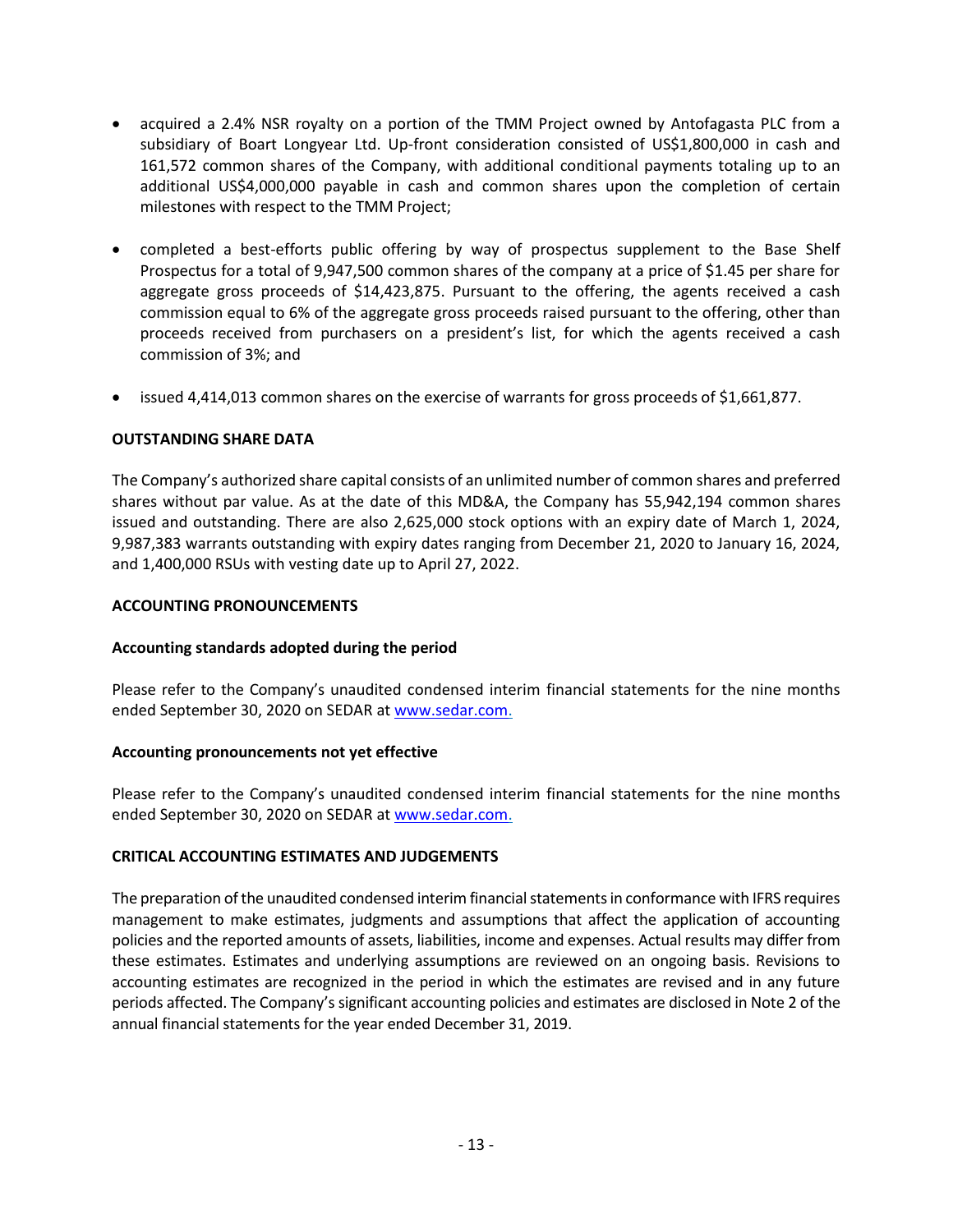#### **RISK AND CAPITAL MANAGEMENT: FINANCIAL INSTRUMENTS**

Please refer to the Company's unaudited condensed interim financial statements for the nine months ended September 30, 2020 on SEDAR at [www.sedar.com.](http://www.sedar.com/)

## **RISKS FACTORS**

The Company's ability to generate revenues and profits from its natural resource properties is subject to a number of risks and uncertainties. The primary risk factors affecting the Company are set out below, for a full discussion on the risk factors affecting the Company, please refer to the Company's Long Form Non-Offering Prospectus dated August 14, 2020, which is available on SEDAR a[t www.sedar.com.](http://www.sedar.com/)

#### **Changes in commodity prices that underlie royalties**

The price of Nova's common Shares may be significantly affected by declines in commodity prices. The revenue derived by Nova from its asset portfolio will be significantly affected by changes in the market price of commodities that underlie the royalties or other investments or interests of Nova. Nova's revenue is particularly sensitive to changes in the price of metals that are the subject of the royalties, including nickel, copper, cobalt, tin, lithium, graphite, lead and zinc (the "Royalty Commodities"). Any future cash flow derived from our royalties are 100% dependent on the future price of the Royalty Commodities. The price of Royalty Commodities fluctuate daily and are affected by factors beyond the control of Nova, including levels of supply and demand, industrial development, inflation and interest rates, the U.S. dollar's strength and geo-political events and global health pandemics. External economic factors that affect commodity prices can be influenced by changes in international investment patterns, monetary systems and political developments.

## **COVID-19 pandemic**

The impact of the current COVID-19 pandemic may significantly impact Nova. The current COVID-19 (coronavirus) global health pandemic is significantly impacting the global economy and commodity and financial markets. The full extent and impact of the COVID-19 pandemic is unknown and to date has included extreme volatility in financial markets, a slowdown in economic activity, extreme volatility in commodity prices (including the Royalty Commodities) and has raised the prospect of an extended global recession. As well, as efforts are undertaken to slow the spread of the COVID-19 pandemic, the operation and development of mining projects may be impacted. To date, a number of mining projects have been suspended as cases of COVID-19 have been confirmed, for precautionary purposes or as governments have declared a state of emergency or taken other actions. If the operation or development of one or more of the properties in which Nova holds a royalty, stream or other interest and from which it receives or expects to receive significant revenue is suspended, it may have a material adverse impact on Nova's profitability, results of operations, financial condition and the trading price of Nova's securities. The broader impact of the COVID-19 pandemic on investors, businesses, the global economy or financial and commodity markets may also have a material adverse impact on Nova's profitability, results of operations, financial conditions and the trading price of Nova's securities upon listing on the TSXV.

All commodities, by their nature, are subject to wide price fluctuations and future material price declines will result in a decrease in revenue and may cause a suspension or termination of production by relevant operators, which would result in a complete cessation of revenue from applicable royalties. Even if Nova worked to ensure a diversification of commodities that underlie its royalties, the commodity market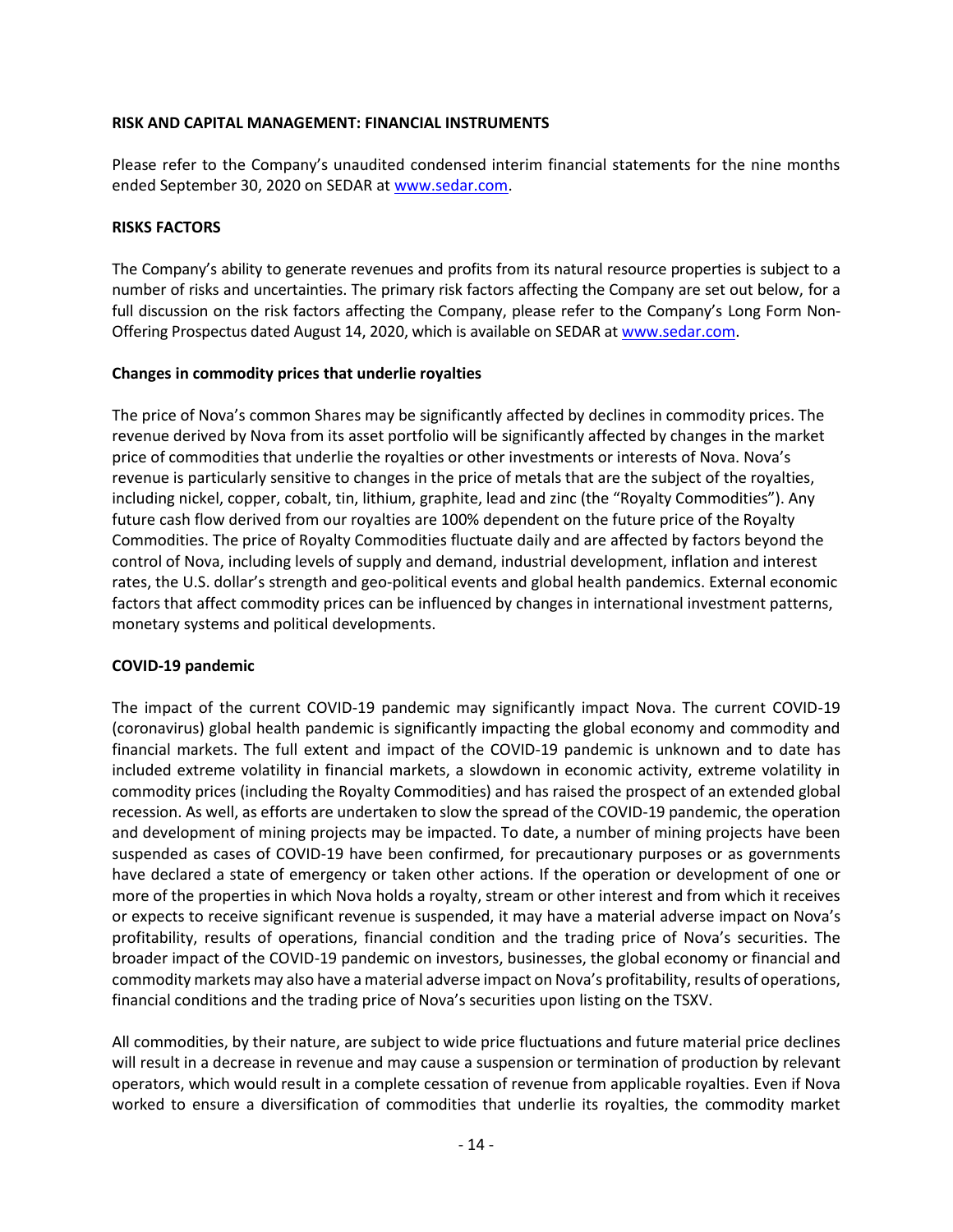trends are cyclical in nature and a general downturn in commodity prices could result in a significant decrease in overall revenue.

## **Nova has no control over mining operations**

Nova is not directly involved in the operation of mines. The revenue Nova may derive from its portfolio of royalty assets is based entirely on production from third-party mine owners and operators. Nova is a party to copper and nickel royalty agreements produced by certain mines and operations and operations, however, Nova will not have a direct interest in the operation or ownership of those mines and projects. The owners and operators generally will have the power to determine the manner in which the properties are exploited, including decisions to expand, continue or reduce, suspend or discontinue production from a property, decisions about the marketing of products extracted from the property and decisions to advance exploration efforts and conduct development of non-producing properties. The interests of thirdparty owners and operators and those of Nova in respect of a relevant project or property may not always be aligned. The inability of Nova to control the operations for the properties in which it has a royalty or other interest may result in a material adverse effect on the profitability of Nova, the results of operations of Nova and its financial condition. Except in a limited set of circumstances as may be specified in a specific royalty, Nova will not receive compensation if a specific mine or operation fails to achieve or maintain production or if the specific mine or operation is closed or discontinued. In addition, a number of mining operations in respect of which Nova holds a royalty interest ("Mining Operations") are currently in exploration stage and may not commence commercial production and there can be no assurance that if such operations do commence production that they will achieve profitable and continued production levels. In addition, the owners or operators may take action contrary to policies or objectives of Nova; be unable or unwilling to fulfill their obligations under their agreements with Nova; have difficulty obtaining or be unable to obtain the financing necessary to move projects forward; or experience financial, operational or other difficulties, including insolvency, which could limit the owner or operator's ability to perform its obligations under arrangements with Nova. Nova is also subject to the risk that a specific mine or project may be put on care and maintenance or have its operations suspended, on both a temporary or permanent basis.

The owners or operators of the projects or properties in which Nova holds a royalty interest may from time to time announce transactions, including the sale or transfer of the projects or of the operator itself, over which Nova has little or no control. If such transactions are completed it may result in a new operator controlling the project, who may or may not operate the project in a similar manner to the current operator which may positively or negatively impact Nova. If any such transaction is announced, there is no certainty that any such transaction will be completed, or completed as announced, and any consequences of such non-completion on Nova may be difficult or impossible to predict.

Nova is subject to the risk that Mining Operations may shut down on a temporary or permanent basis due to issues including but not limited to economic conditions, lack of financial capital, flooding, fire, weather related events, mechanical malfunctions, community or social related issues, social unrest, the failure to receive permits or having existing permits revoked, collapse of mining infrastructure including tailings ponds, expropriation and other risks. These issues are common in the mining industry and can occur frequently. There is a risk that the carrying values of Nova's assets may not be recoverable if the mining companies operating the Mining Operations cannot raise additional finances to continue to develop those assets. The exact effect of these factors cannot be accurately predicted, but the combination of these factors may result in the Mining Operations becoming uneconomic resulting in their shutdown and closure. Nova is not entitled to purchase gold, other commodities, receive royalties or other economic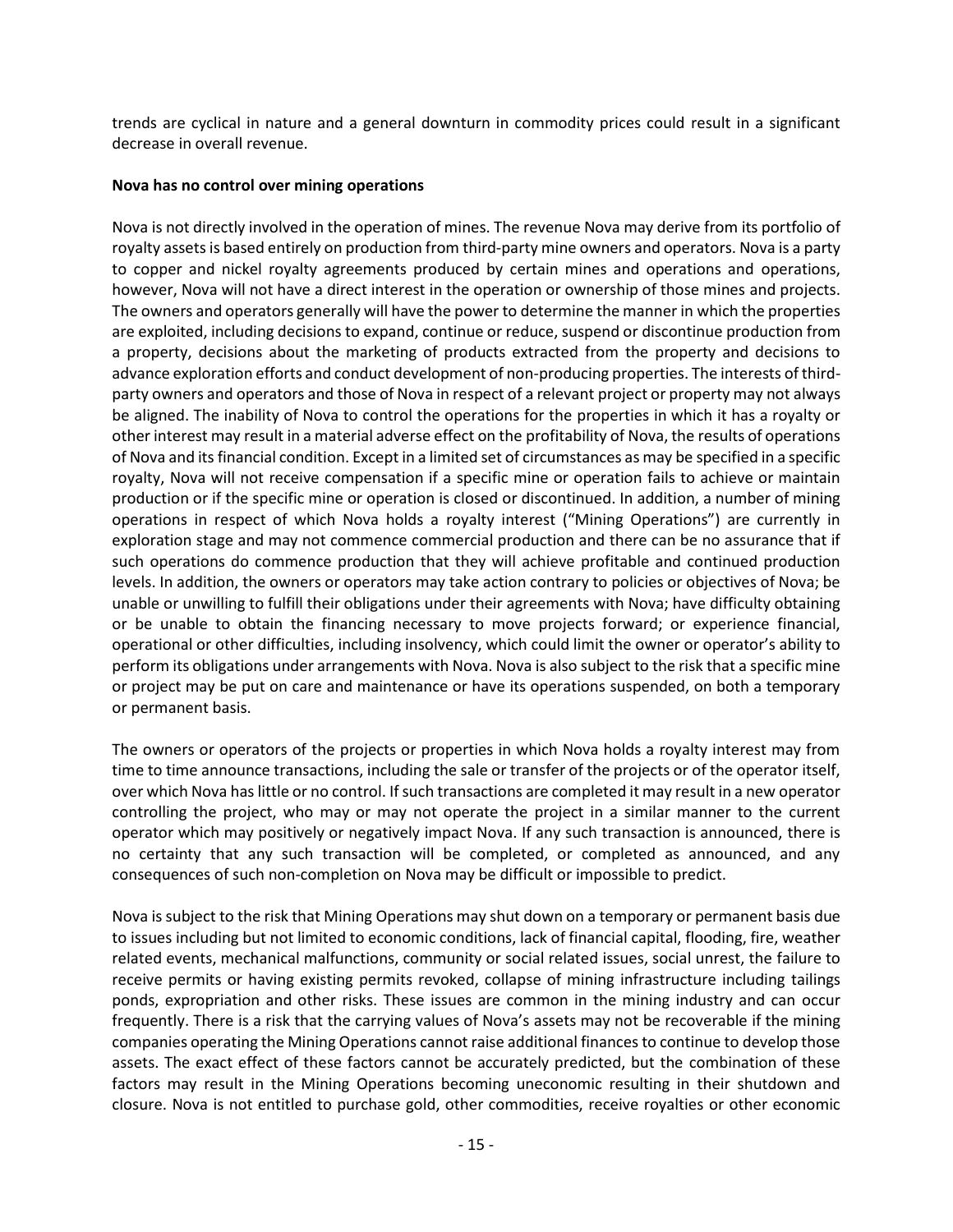benefit from the Mining Operations if no gold or other commodities are produced from the Mining Operations.

## **Limited access to data and disclosure**

As a royalty holder, the Company has limited access to data on the operations or to the actual properties themselves. This could affect its ability to assess the performance of the royalty or other interest. This could result in deviations in cash flow from that which is anticipated by the Company. In addition, some royalty, stream, or non-operating interests may be subject to confidentiality arrangements which govern the disclosure of information with regard to said royalty, stream, or other production-base interest and, as such, the Company may not be in a position to publicly disclose non-public information with respect to certain royalty, stream, or non-operating interests. The limited access to data and disclosure regarding the operations of the properties in which the Company has an interest, may restrict the Company's ability to enhance its performance which may result in a material and adverse effect on the Company's profitability, results of operations, cash flows, financial condition, and trading price of Nova securities. Although when creating new royalty or stream agreements, management attempts to obtain these rights, there is no assurance that such efforts will be successful.

## **Variations in foreign exchange rates**

Foreign exchange rates have seen significant fluctuation in recent years. A depreciation in the value of the Canadian Dollar against one or more of the currencies in which Nova receives payments under the royalties could have a material adverse effect on the profitability of Nova, its results of operations and financial condition.

Nova's consolidated revenue, expenses and financial position may be impacted by fluctuations in foreign exchange rates as payments in foreign currencies are translated into Canadian Dollars. Nova has not hedged its exposure to currency fluctuations.

The operations of Nova are subject to foreign currency fluctuations and inflationary pressures, which may have a material adverse effect on the profitability of Nova, its result of operations and financial condition. There can be no assurance that the steps taken by management to address such fluctuations will eliminate the adverse effects and Nova may suffer losses due to adverse foreign currency fluctuations.

## **Delay receiving or failure to receive payments**

Nova is dependent to a large extent upon the financial viability and operational effectiveness of owners and operators of the relevant mines and mineral properties underlying Nova's royalties. Payments from production generally flow through the operator and there is a risk of delay and additional expense in receiving such revenues. Payments may be delayed by restrictions imposed by lenders, delays in the sale or delivery of products, the ability or willingness of smelters and refiners to process mine products, recovery by the operators of expenses incurred in the operation of the royalty properties, the establishment by the operators of reserves for such expenses or the insolvency of the operator. Nova's rights to payment under the royalties must, in most cases, be enforced by contract without the protection of the ability to liquidate a property. This inhibits Nova's ability to collect amounts owing under its royalties upon a default. Additionally, some agreements may provide limited recourse in particular circumstances which may further inhibit Nova's ability to recover or obtain equitable relief in the event of a default under such agreements. In the event of a bankruptcy of an operator or owner, it is possible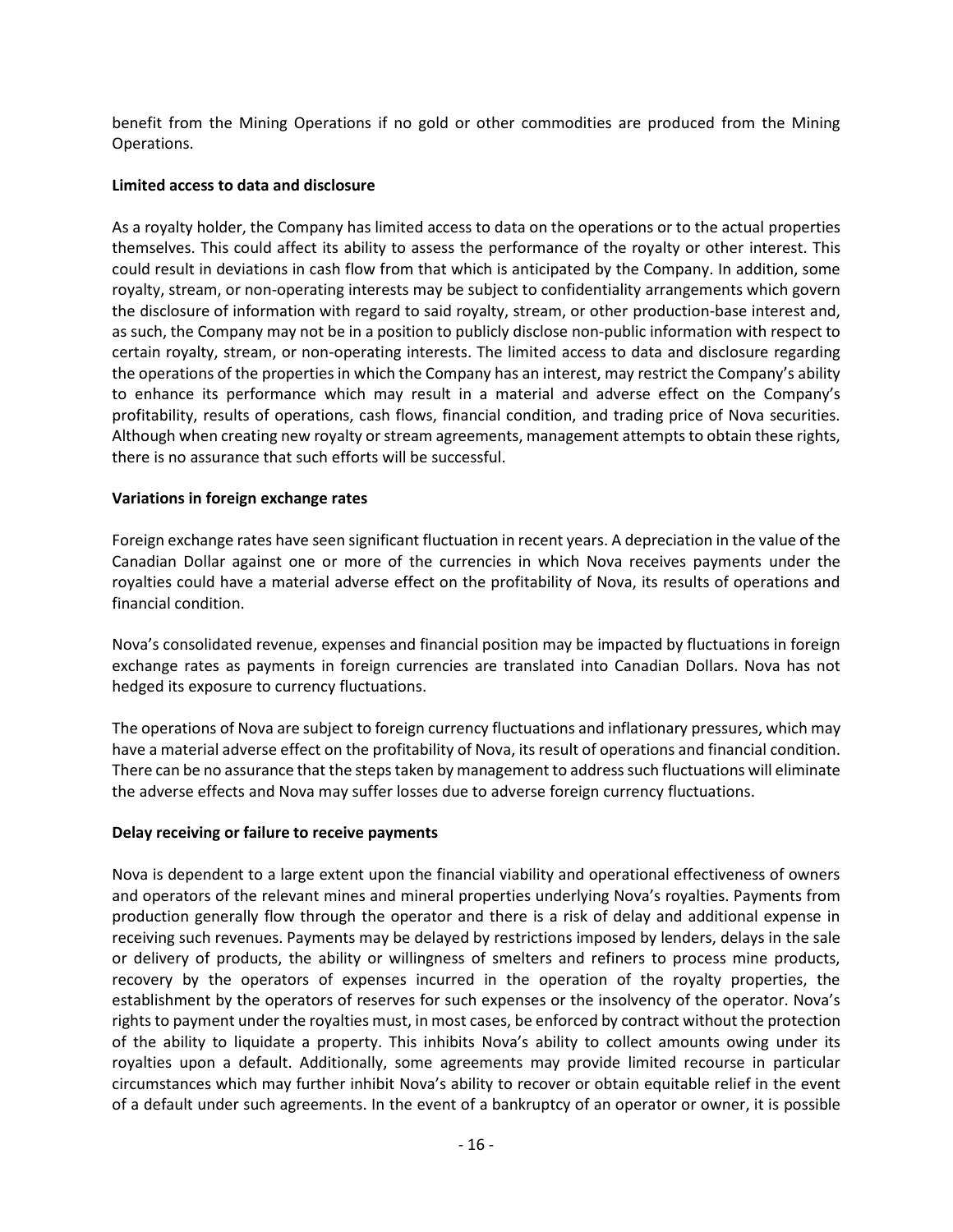that an operator may claim that Nova should be treated as an unsecured creditor and, therefore, have a limited prospect for full recovery of revenue and a possibility that a creditor or the operator may claim that the royalty agreement should be terminated in the insolvency proceeding. Failure to receive payments from the owners and operators of the relevant properties or termination of Nova's rights may result in a material and adverse effect on Nova's profitability, results of operations and financial condition.

## **Errors in calculations of royalty/stream payments and retroactive adjustments**

The Company's royalty payments are calculated by the operators of the properties on which the Company has royalties based on the reported production. Each owner or operator's calculation of our royalty payments is subject to and dependent upon the adequacy and accuracy of its production and accounting functions, and errors may occur from time to time in the calculations made by an owner or operator. Certain royalty agreements require the operators to provide the Company with production and operating information that may, depending on the completeness and accuracy of such information, enable the Company to detect errors in the calculation of royalty payments that it receives. The Company does not, however, have the contractual right to receive production information for all of its royalty, stream, and similar production-based interests. As a result, the Company's ability to detect royalty payment errors through its royalty monitoring program and its associated internal controls and procedures is limited, and the possibility exists that the Company will need to make retroactive royalty revenue adjustments. Some of the Company's royalty contracts provide the right to audit the operational calculations and production data for the associated royalty payments; however, such audits may occur many months following the recognition of such royalty revenue and may require the Company to adjust its revenue in later periods.

# **Strategy for acquisitions**

As Nova executes on its business plan it intends to seek to purchase additional royalties from third parties. Nova cannot offer any assurance that it can complete any acquisition or proposed business transactions on favourable terms or at all, or that any completed acquisitions or proposed transactions will benefit Nova.

At any given time Nova may have various types of transactions and acquisition opportunities in various stages of review, including submission of indications of interest and participation in discussions or negotiations in respect of such transactions. This process also involves the engagement of consultants and advisors to assist in analyzing particular opportunities. Any such acquisition or transaction could be material to Nova and may involve the issuance of securities by Nova to fund any such acquisition. Any such issuance of securities may result in substantial dilution to existing shareholders and may result in the creation of new control positions. In addition, any such acquisition or other royalty transaction may have other transaction specific risks associated with it, including risks related to the completion of the transaction, the project operators or the jurisdictions in which assets may be acquired.

Additionally, Nova may consider opportunities to restructure its royalties where it believes such a restructuring may provide a long-term benefit to Nova, even if such restructuring may reduce near-term revenues or result in Nova incurring transaction related costs. Nova may enter into one or more acquisitions, restructurings or other royalty transactions at any time.

# **Construction, development, and/or expansion on underlying properties**

Some projects or properties in which the Company holds a royalty, stream, or other production-base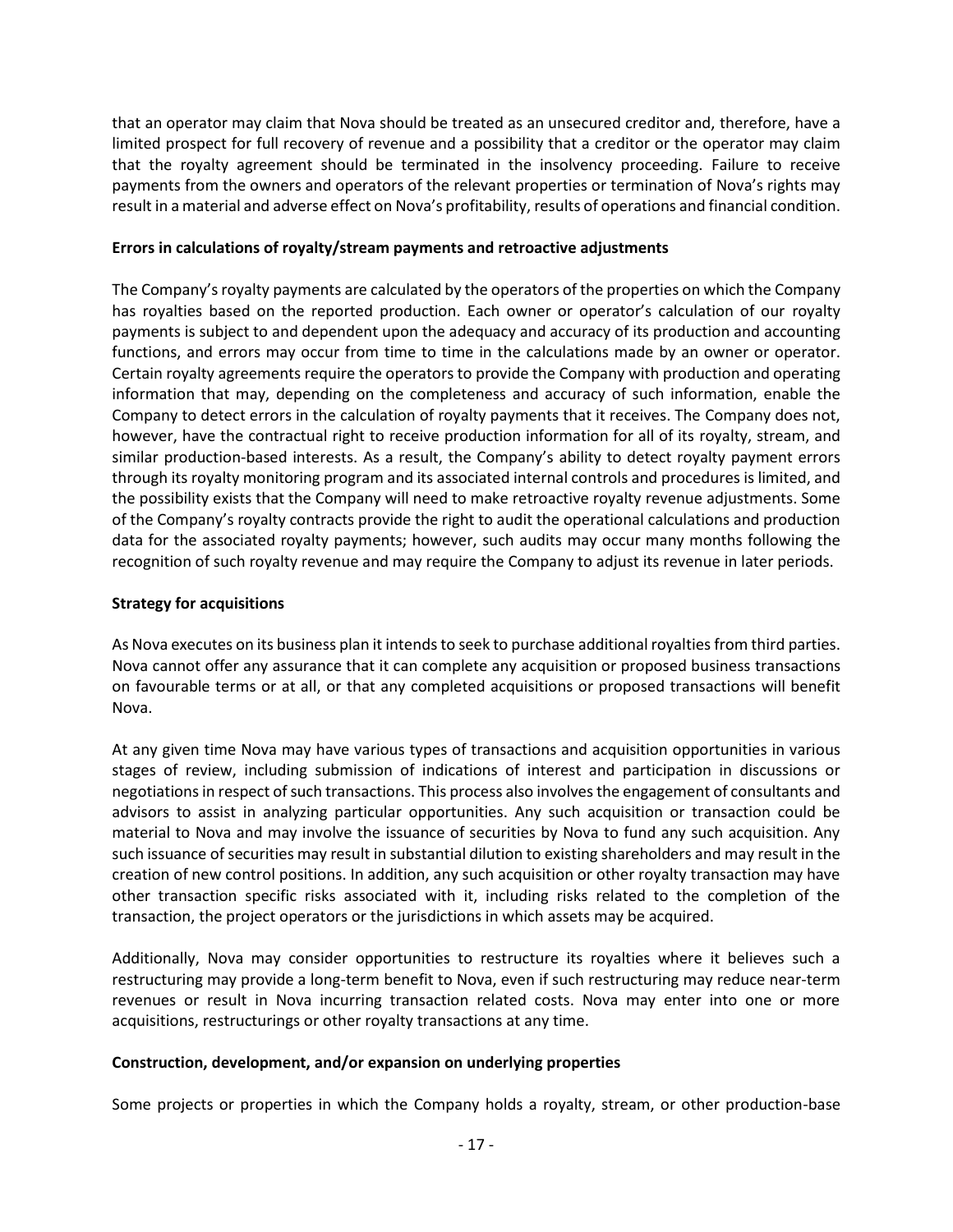interest in are in the permitting, construction, development, and/or expansion stage and such projects are subject to numerous risks, including, but not limited to delays in obtaining equipment, materials and services essential to the construction and development of such projects in a timely manner, delays or inability to obtain required permits, changes in environmental or other regulations, currency exchange rates, labour shortages, cost escalations and fluctuations in metal prices. There can be no assurance that the owners or operators of such projects will have the financial, technical and operational resources to complete permitting, construction, development, and/or expansion of such projects in accordance with current expectations or at all.

# **Project operators may not respect contractual obligations**

Royalties and other interests in properties or projects are contractual in nature. Parties to contracts do not always honour contractual terms and contracts themselves may be subject to interpretation or technical defects. To the extent grantors of royalties and other interests do not abide by their contractual obligations, Nova may be forced to take legal action to enforce its contractual rights. Such litigation may be time consuming and costly and there is no guarantee of success. Further, any such litigation may also be required to be pursued in foreign jurisdictions. Any pending proceedings or actions or any decisions determined adversely to Nova, may have a material and adverse effect on Nova's profitability, results of operations, financial condition and the trading price of the common shares of Nova.

# **Unknown defects**

A defect in a royalty or the underlying contract may arise to defeat or impair the claim of Nova to such royalty. Unknown defects in a royalty may result in a material and adverse effect on Nova's profitability, results of operations, financial condition and the trading price of Nova securities.

## **Mineral resource and mineral reserve estimates**

Mineral reserve and or mineral resource estimates for a specific mine or project may not be correct. The figures for mineral resources and mineral reserves in this MD&A are estimates only and were obtained from public disclosure in respect of the properties. There can be no assurance that estimated mineral reserves and mineral resources will ever be recovered or recovered at the rates as estimated. Mineral reserve and mineral resource estimates are based on sampling and geological interpretation, and, are uncertain because samples used may not be representative. Mineral reserve and mineral resource estimates require revision (either to demonstrate an increase or decrease) based on production from the mine or project. The fluctuations of commodity prices and production costs, as well as changes in recovery rates, may render certain mineral reserves and mineral resources uneconomic and may result in a restatement of estimated reserves and/or mineral resources.

Mineral resources that are not mineral reserves do not have demonstrated economic viability. Due to the uncertainty of inferred mineral resources, there is no assurance that inferred mineral resources will be upgraded to proven and probable mineral reserves as a result of continued exploration.

## **Litigation affecting underlying properties**

Potential litigation may arise on a property on which Nova holds or has a royalty interest (for example, litigation between joint venture partners or between operators and original property owners or neighbouring property owners). As a royalty holder, Nova will not generally have any influence on the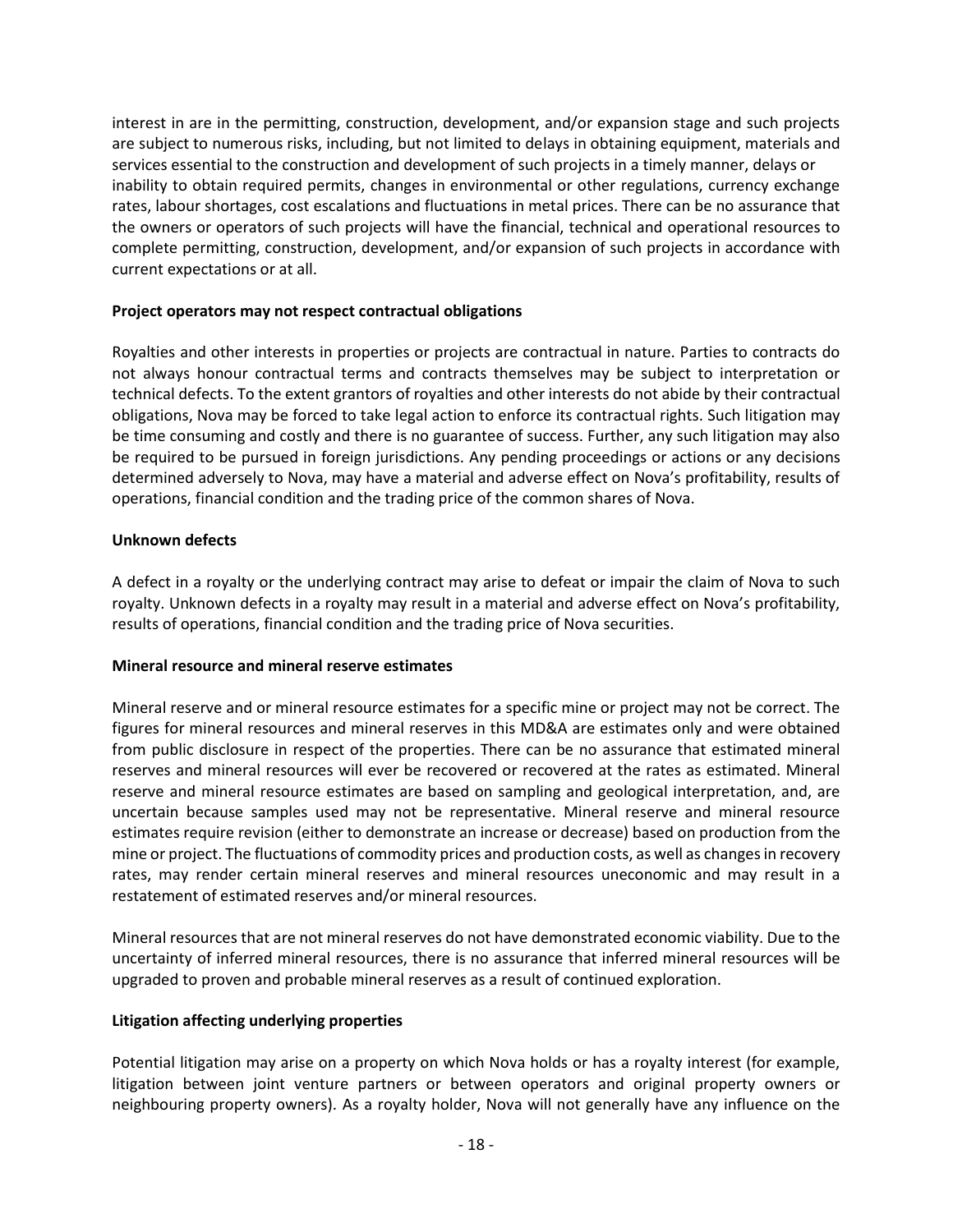litigation and will not generally have access to data. Any such litigation that results in the cessation or reduction of production from a property (whether temporary or permanent) could have a material and adverse effect on Nova's profitability, results of operations, financial condition and the trading price of the common shares of Nova.

# **Dependence on key personnel**

Nova is dependent on the services of a small number of key management personnel. The ability of Nova to manage its activities and its business will depend in large part on the efforts of these individuals. There can be no assurance that Nova will be successful in engaging or retaining key personnel. The loss of the services of a member of the management of Nova could have a material adverse effect on the Company. From time to time, Nova may also need to identify and retain additional skilled management and specialized technical personnel to efficiently operate its business. The number of persons skilled in the acquisition of royalties is limited and competition for such persons is intense. Recruiting and retaining qualified personnel is critical to the success of Nova and there can be no assurance that Nova will be successful in recruiting and retaining the personnel it needs to successfully operate its business. If Nova is not successful in attracting and retaining qualified personnel, the ability of Nova to execute on its business model and strategy could be affected, which could have a material and adverse impact on its profitability, results of operations and financial condition.

## **Dependence on operators' employees**

Production from the properties in which Nova holds an interest depends on the efforts of operators' employees. There is competition for persons with mining expertise. The ability of the owners and operators of such properties to hire and retain geologists and persons with mining expertise is key to those operations. Further, relations with employees may be affected by changes in the scheme of labour relations that may be introduced by the relevant governmental authorities in the jurisdictions in which those operations are conducted. Changes in such legislation or otherwise in the relationships of the owners and operators of such properties with their employees may result in strikes, lockouts or other work stoppages, any of which could have a material adverse effect on such operations, results of operations and financial condition of Nova. If these factors cause the owners and operators of such properties to decide to cease production at one or more of the properties, such decision could have a material adverse effect on the business and financial condition of Nova.

# **Conflicts of interest**

Certain of the directors and officers of the Company also serve as directors or officers of, or have significant shareholdings in, other companies involved in precious metals royalty and streaming business, to the extent that such other companies may engage in transactions or participate in the same ventures in which the Company participates, or in transactions or ventures in which the Company may seek to participate, the directors and officers of the Company may have a conflict of interest in negotiating and concluding terms respecting the extent of such participation. In all cases where directors and officers have an interest in other companies, such other companies may also compete with Nova for the acquisition of royalty, stream, or non-operating interests. Such conflicts of the directors and officers may result in a material and adverse effect on Nova's profitability, results of operations, cash flows, financial condition, and the trading price of Nova securities.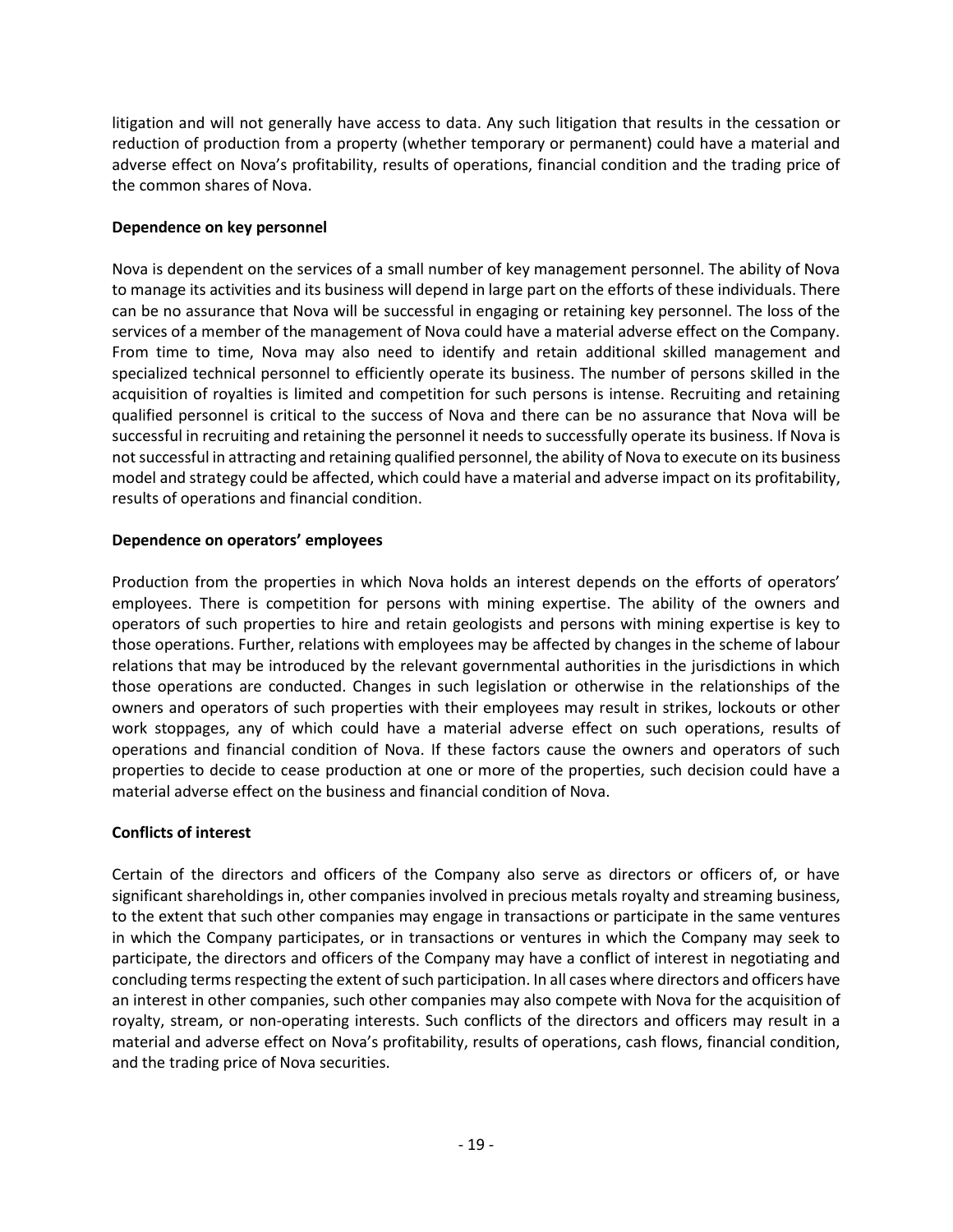#### **Future financing; future securities issuances**

There can be no assurance that Nova will be able to obtain adequate financing in the future or that the terms of such financing will be favourable. Failure to obtain such additional financing could impede the funding obligations of Nova or result in delay or postponement of further business activities which may result in a material and adverse effect on Nova's profitability, results of operations and financial condition. Nova may require new capital to continue to grow its business and there are no assurances that capital will be available when needed, if at all. It is likely that, at least to some extent, such additional capital will be raised through the issuance of additional equity, which could result in dilution to shareholders.

## **Changes in tax laws impacting Nova**

There can be no assurance that new tax laws, regulations, policies or interpretations will not be enacted or brought into being in the jurisdictions where Nova has interests that could have a material adverse effect on Nova. Any such change or implementation of new tax laws or regulations could adversely affect Nova's ability to conduct its business. No assurance can be given that new taxation rules or accounting policies will not be enacted or that existing rules will not be applied in a manner which could result in the profits of Nova being subject to additional taxation or which could otherwise have a material adverse effect on the profitability of Nova, Nova's results of operations, financial condition and the trading price of the common shares of Nova. In addition, the introduction of new tax rules or accounting policies, or changes to, or differing interpretations of, or application of, existing tax rules or accounting policies could make royalties or other investments by Nova less attractive to counterparties. Such changes could adversely affect the ability of Nova to acquire new assets or make future investments.

## **Evolving corporate governance and public disclosure regulations**

Nova is subject to changing rules and regulations promulgated by a number of United States and Canadian governmental and self-regulated organizations, including the United States Securities and Exchange Commission, the Canadian Securities Administrators, the exchanges listing Nova's securities, and the Financial Accounting Standards Board. These rules and regulations continue to evolve in scope and complexity making compliance more difficult and uncertain. Nova's efforts to comply with these and other new and existing rules and regulations have resulted in, and are likely to continue to result in, increased general and administrative expenses and a diversion of management time and attention from revenuegenerating activities to compliance activities.

# **Foreign jurisdictions and political risks**

Several of the Company's royalty interests relate to properties outside of the Canada, including in Latin America. In addition, future investments may expose the Company to new jurisdictions. The ownership, development, and operation of these properties and the mines and projects thereupon by their owners and operators are subject to the risks normally associated with conducting business in foreign countries. These risks include, depending on the country, nationalization and expropriation, social unrest and political instability, less developed legal and regulatory systems, uncertainties in perfecting mineral titles, trade barriers, exchange controls and material changes in taxation. These risks may, among other things, limit or disrupt the ownership, development or operation of properties, mines or projects in respect of which the Company holds royalty and similar production-based interests, restrict the movement of funds, or result in the deprivation of contractual rights or the taking of property by nationalization or expropriation without fair compensation. The Company applies various methods, where practicable, to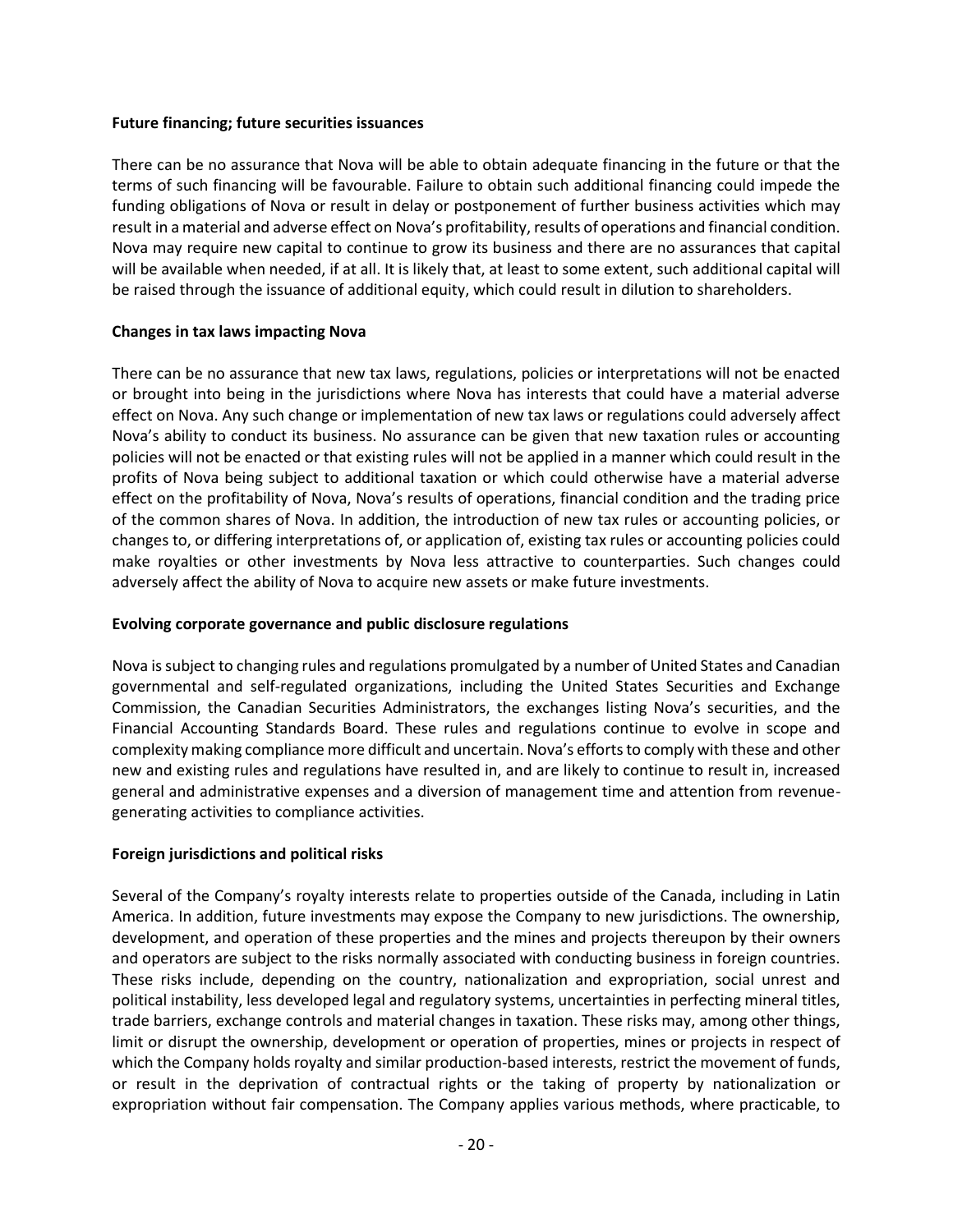identify, assess and, where possible, mitigate these risks prior to entering into stream and royalty agreements. Such methods generally include: conducting due diligence on the political, social, legal and regulatory systems and on the ownership, title and regulatory compliance of the properties subject to the royalty or stream interest; engaging experienced local counsel and other advisors in the applicable jurisdiction; negotiating where possible so that the applicable royalty or stream agreement contains appropriate protections, representations, warranties and, in each case as the Company deems necessary or appropriate in the circumstances, all applied on a risk adjusted basis. There can be no assurance, however, that the Company will be able to identify or mitigate all risks relating to holding royalty and similar production-based interests in respect of properties, mines and projects located in foreign jurisdictions, and the occurrence of any of the factors and uncertainties described above could have a material adverse effect on Nova's profitability, results of operations, cash flows, financial condition, and trading price of Nova securities.

There is sovereign risk in investing in foreign countries, including the risk that the resource concessions may be susceptible to revision or cancellation by new laws, may not be renewed as anticipated or may otherwise be adversely impacted by changes in direction by the government in question. It is possible that changes in applicable laws, regulations, or in their enforcement or regulatory interpretation could result in adverse changes to mineral or oil & natural gas operations. These are matters over which Nova has no control. There is no assurance that future political and economic conditions in such countries will not result in the adoption of different policies or attitudes respecting the development and ownership of resources. Any such changes in policy or attitudes may result in changes in laws affecting ownership of assets, land tenure and resource concessions, licensing fees, taxation, royalties, price controls, exchange rates, export controls, environmental protection, labour relations, foreign investment, nationalization, expropriation, repatriation of income and return of capital, which may affect both the ability to undertake exploration and development on, or production from, the properties in which the Company holds a royalty or other production-base interest. In certain areas where Nova holds a royalty or other production-base interest, the regulatory environment is in a state of continuing change, and new laws, regulations and requirements may be retroactive in their effect and implementation. Any changes in governmental laws, regulations, economic conditions or shifts in political attitudes or stability are beyond the control of Nova and the owners and operators of the properties in which Nova has an interest and such changes may result in a material and adverse effect on Nova's profitability, results of operations, financial condition and the trading price of Nova securities. Additionally, Nova is indirectly exposed to the risks faced by the owners and operators of the properties in which Nova holds or will hold royalty, stream or similar production-based interests in foreign jurisdictions. These include risks related to political and economic instability, under-developed legal systems, inconsistencies in the application of local laws and other legal uncertainty, terrorism, military repression, political violence, crime, corruption, infectious diseases, unsophisticated infrastructure and inaccessibility.

## **Global financial conditions**

Global financial conditions have been characterized by ongoing volatility. Global financial conditions could suddenly and rapidly destabilize in response to future events, as government authorities may have limited resources to respond to future crises. Global capital markets have continued to display increased volatility in response to global events. Future crises may be precipitated by any number of causes, including natural disasters, pandemics, geopolitical instability, changes to energy prices or sovereign defaults.

Market events and conditions, including the disruptions in the international credit markets and other financial systems, in China, Japan and Europe, along with political instability in the Middle East and Russia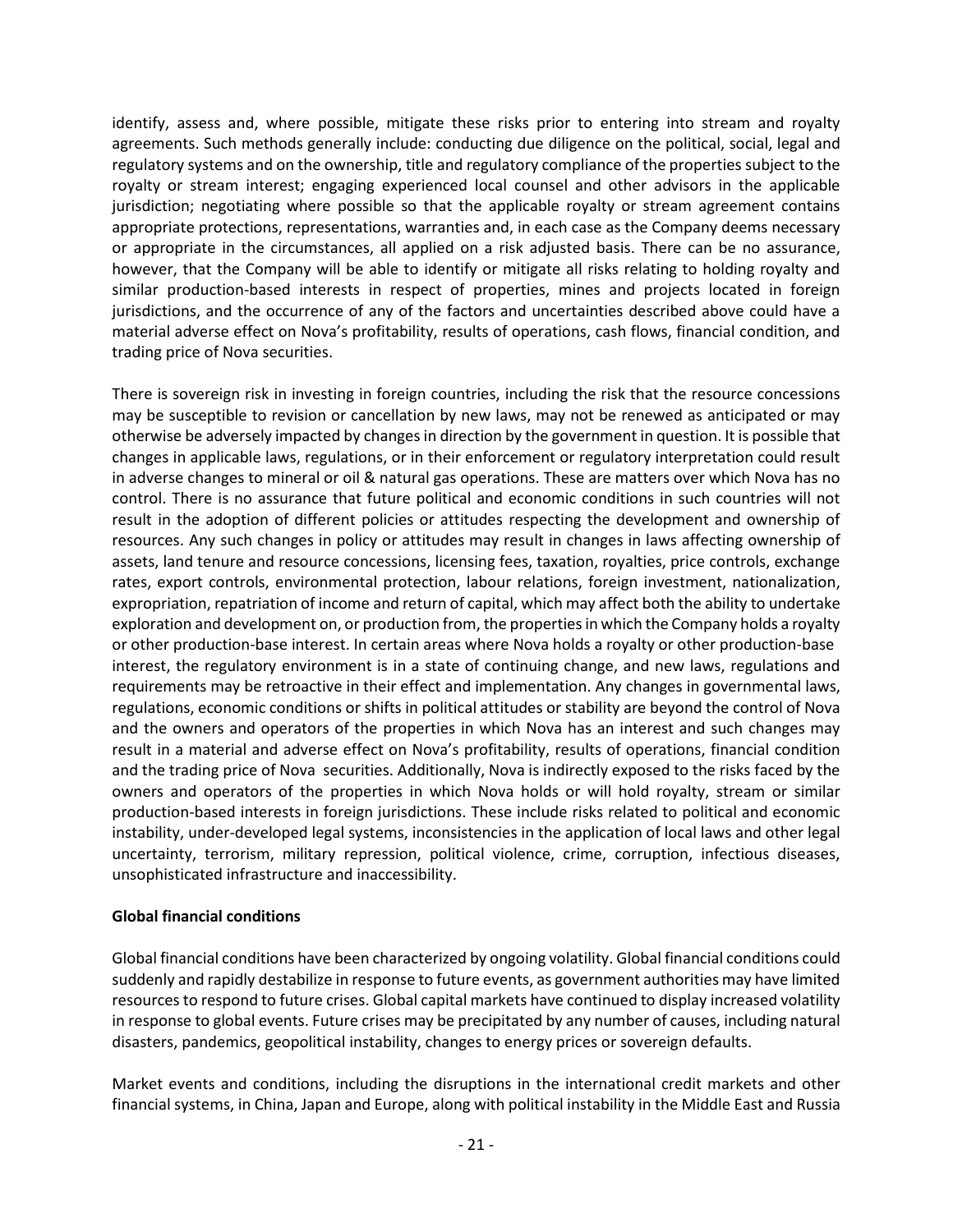and falling currency prices expressed in United States dollars have resulted in commodity prices remaining volatile. These conditions have also caused a loss of confidence in global credit markets, excluding the United States, resulting in the collapse of, and government intervention in, major banks, financial institutions and insurers and creating a climate of greater volatility, tighter regulations, less liquidity, widening credit spreads, less price transparency, increased credit losses and tighter credit conditions. Notwithstanding various actions by governments, concerns about the general condition of the capital markets, financial instruments, banks and investment banks, insurers and other financial institutions caused the broader credit markets to be volatile and interest rates to remain at historical lows. These events are illustrative of the effect that events beyond the Company's control may have on commodity prices, demand for metals, including gold, silver, copper, lead and zinc, availability of credit, investor confidence, and general financial market liquidity, all of which may adversely affect the Company's business. Global financial conditions have always been subject to volatility. Access to public financing has been negatively impacted by sovereign debt concerns in Europe and emerging markets, as well as concerns over global growth rates and conditions.

Any sudden or rapid destabilization of global economic conditions could negatively impact Nova's ability, or the ability of the operators of the properties in which Nova holds royalties or other interests, to obtain equity or debt financing or make other suitable arrangements to finance their projects.

These factors may impact the ability of Nova to obtain both debt and equity financing in the future and, if obtained, on terms favourable to Nova. Increased levels of volatility and market turmoil can adversely impact the operations of Nova and the value and the price of the common shares of the Company could be adversely affected.

# **QUALIFIED PERSON**

Technical information contained in this MD&A has been reviewed and approved by Christian Rios, AIPG Certified Professional Geologist, Advisor to Nova and a Qualified Person as defined in National Instrument 43-101 Standards of Disclosure for Mineral Projects.

## **CAUTIONARY STATEMENT ON FORWARD-LOOKING STATEMENTS**

This MD&A contains "forward-looking information" and "forward-looking statements" within the meaning of applicable Canadian securities legislation. The forward-looking statements herein are made as of the date of this MD&A only and the Company does not assume any obligation to update or revise them to reflect new information, estimates or opinions, future events or results or otherwise, except as required by applicable law.

Often, but not always, forward-looking statements can be identified by the use of words such as "plans", "expects", "is expected", "budgets", "scheduled", "estimates", "forecasts", "predicts", "projects", "intends", "targets", "aims", "anticipates" or "believes" or variations (including negative variations) of such words and phrases or may be identified by statements to the effect that certain actions "may", "could", "should", "would", "might" or "will" be taken, occur or be achieved. Forward-looking information in this MD&A includes, but is not limited to, statements with respect to future events or future performance of Nova, disclosure regarding any payments to be paid to Nova by property owners or operators of mining projects pursuant to net smelter returns and other royalty agreements of Nova, management's expectations regarding Nova's growth, results of operations, estimated future revenues, carrying value of assets, future dividends, and requirements for additional capital, production estimates,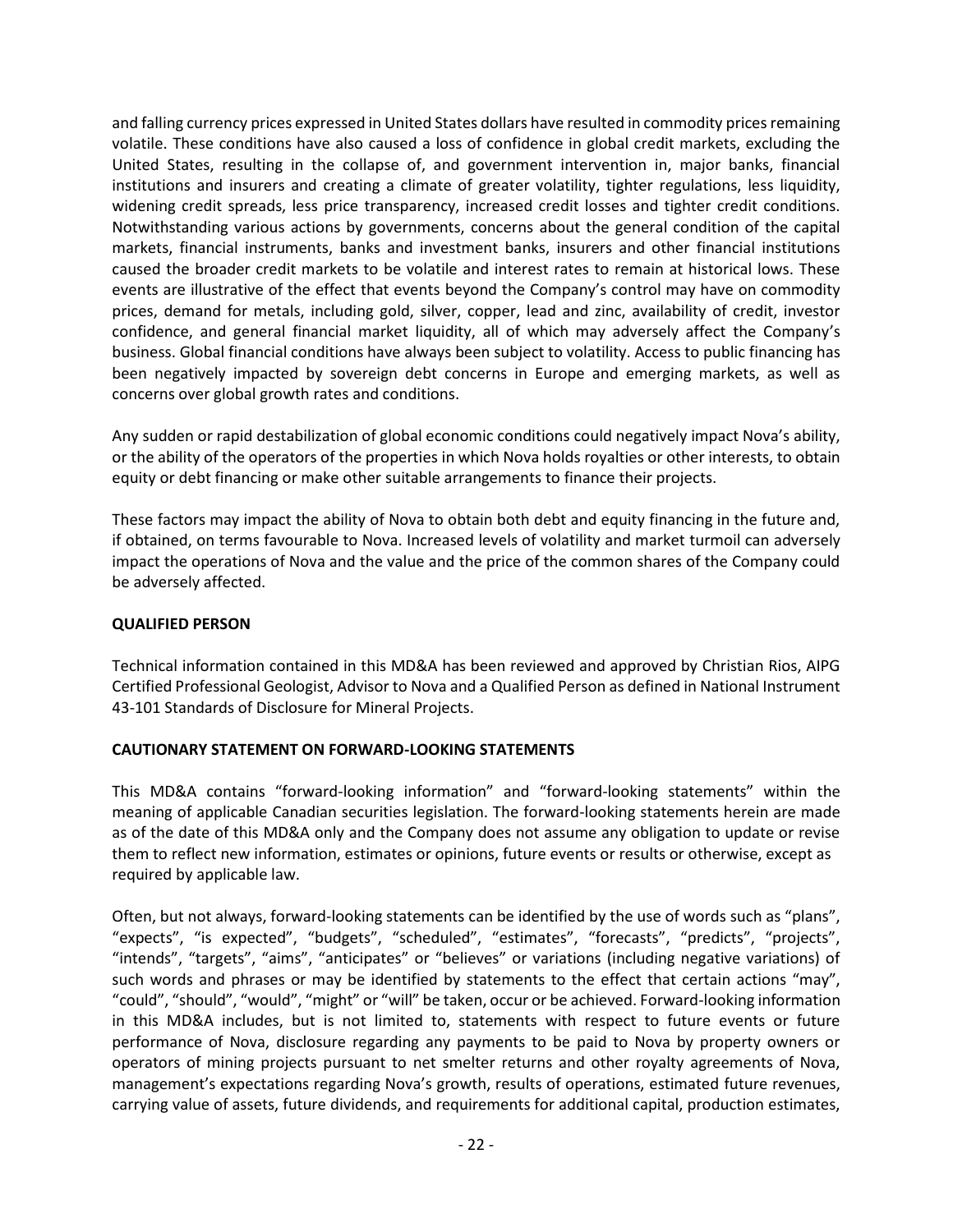production costs and revenue, future demand for and prices of commodities, expected mining sequences, business prospects and opportunities, other statements regarding the impact of the COVID-19 pandemic and measures taken to reduce the spread of COVID-19 on the Company's operations and overall business, statements regarding the temporary duration of the COVID-19 pandemic. Such forward-looking statements reflect management's current beliefs and are based on information currently available to management.

Forward-looking statements involve known and unknown risks, uncertainties and other factors, which may cause the actual results, performance or achievements of the Company to be materially different from any future results, performance, or achievements expressed or implied by the forward-looking statements. A number of factors could cause actual events or results to differ materially from any forward-looking statements, including, without limitation: fluctuations in the prices of the primary commodities that drive royalty agreements; fluctuations in the value of the U.S. dollar and any other currency in which revenue may be generated, relative to the Canadian dollar; changes in national and local government legislation, including permitting and licensing regimes and taxation policies and the enforcement thereof; regulatory, political or economic developments in any of the countries where properties in which the Company holds a royalty interest are located or through which they are held, measures taken by the Company, governments or partner operators in response to the COVID-19 pandemic or otherwise that, individually or in the aggregate, materially affect the Company's ability to operate its business, risks related to the operators of the properties in which the Company holds a royalty interest, including changes in the ownership and control of such operators; influence of macroeconomic developments; business opportunities that become available to, or are pursued by the Company; reduced access to debt and equity capital; litigation; title, permit or license disputes related to interests on any of the properties in which the Company holds a royalty interest; whether or not the Company is determined to have "passive foreign investment company" ("PFIC") status as defined in Section 1297 of the United States Internal Revenue Code of 1986, as amended; the ability to maintain adequate controls as required by law; potential changes in Canadian tax treatment of offshore revenues (if any); excessive cost escalation as well as development, permitting, infrastructure, operating or technical difficulties on any of the properties in which the Company holds a royalty interest; the possibility that actual mineral content may differ from the reserves and resources contained in technical reports; rate and timing of production differences from resource estimates, other technical reports and mine plans; risks and hazards associated with the business of development and mining on any of the properties in which the Company holds a royalty interest, including, but not limited to unusual or unexpected geological and metallurgical conditions, slope failures or cave-ins, flooding and other natural disasters, terrorism, civil unrest or an outbreak of contagious diseases including COVID-19; the integration of acquired assets; as well as other factors identified and as described in more detail under the heading "Risk Factors" in this MD&A.

The forward-looking statements contained in this MD&A are based on reasonable assumptions that have been made by management as at the date of such information and is subject to unknown risks, uncertainties and other factors that may cause the actual actions, events or results to be materially different from those expressed or implied by such forward-looking information, including, without limitation: the impact of general business and economic conditions; the ongoing operation of the properties in which the Company holds a royalty interest by the owners or operators of such properties in a manner consistent with past practice; the accuracy of public statements and disclosures made by the owners or operators of such underlying properties; no material adverse change in the market price of the commodities that underlie the asset portfolio; the Company's ongoing income and assets relating to determination of its PFIC status; no material changes to existing tax treatment; no adverse development in respect of any significant property in which the Company holds a royalty interest; the accuracy of